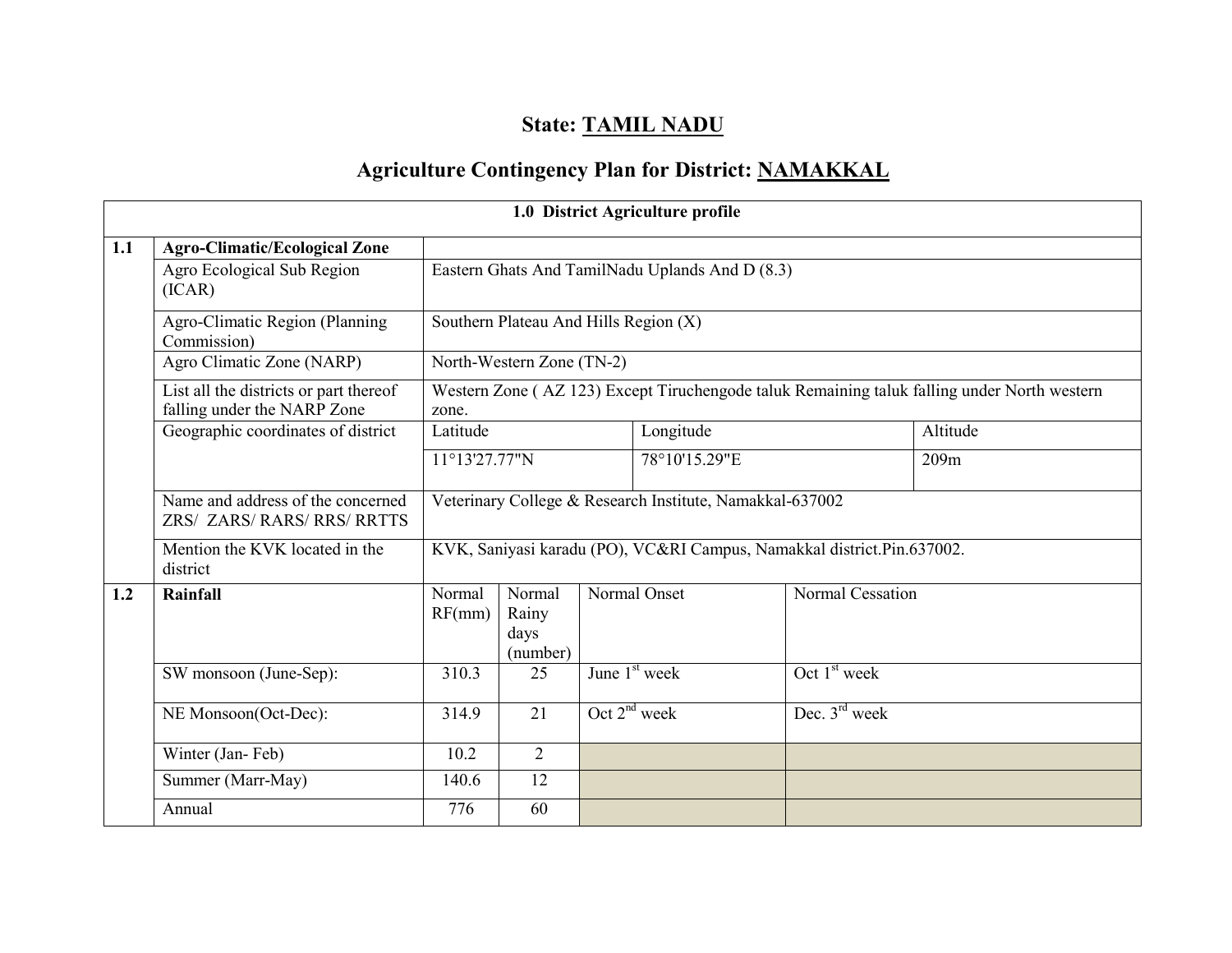| 1.3 | <b>Land use</b>         | Geographical | Forest | Land under   | Permanent | Cultivable | Land under | Barren and   | Current | Other   |
|-----|-------------------------|--------------|--------|--------------|-----------|------------|------------|--------------|---------|---------|
|     | pattern of              | area         | area   | non-         | pastures  | wasteland  | Misc. tree | uncultivable | fallows | fallows |
|     | the                     |              |        | agricultural |           |            | crops and  | land         |         |         |
|     | district                |              |        | use          |           |            | groves     |              |         |         |
|     | <b>Area</b> (000<br>ha) | 336.3        | 43.9   | 38.3         | 6.7       | 4.9        | 3.8        | 24.6         | 45.5    | 9.2     |

| 1.4 | <b>Major Soils (common names like</b> | Area ('000 ha)   | Percent (%) of total    |
|-----|---------------------------------------|------------------|-------------------------|
|     | shallow red soils etc.,)              |                  |                         |
|     | 1. Red Soil                           | 206.7            | 60.6                    |
|     | 2. Black soil                         | 30.9             | 9.0                     |
|     | 3. Brown Soil                         | 12.9             | 3.8                     |
|     | 4. Alluvial Soil                      | 17.2             | 5.0                     |
| 1.5 | <b>Agricultural land use</b>          | Area $('000 ha)$ | Cropping intensity $\%$ |
|     | Net sown area                         | 166.5            | 119.2                   |
|     |                                       |                  |                         |
|     | Area sown more than once              | 32.0             |                         |
|     | Gross cropped area                    | 198.5            |                         |
|     |                                       |                  |                         |

| 1.6 | <b>Irrigation</b>            | Area ('000 ha) |                |                                    |  |  |  |
|-----|------------------------------|----------------|----------------|------------------------------------|--|--|--|
|     | Net irrigated area           |                |                | 65.7                               |  |  |  |
|     | Gross irrigated area         |                |                | 82.6                               |  |  |  |
|     | Rainfed area                 |                | 100.8          |                                    |  |  |  |
|     | <b>Sources of Irrigation</b> | Number         | Area ('000 ha) | Percentage of total irrigated area |  |  |  |
|     | Canals                       |                | 6.0            | 9.4                                |  |  |  |
|     | Tanks                        | 259            | 0.2            | 0.3                                |  |  |  |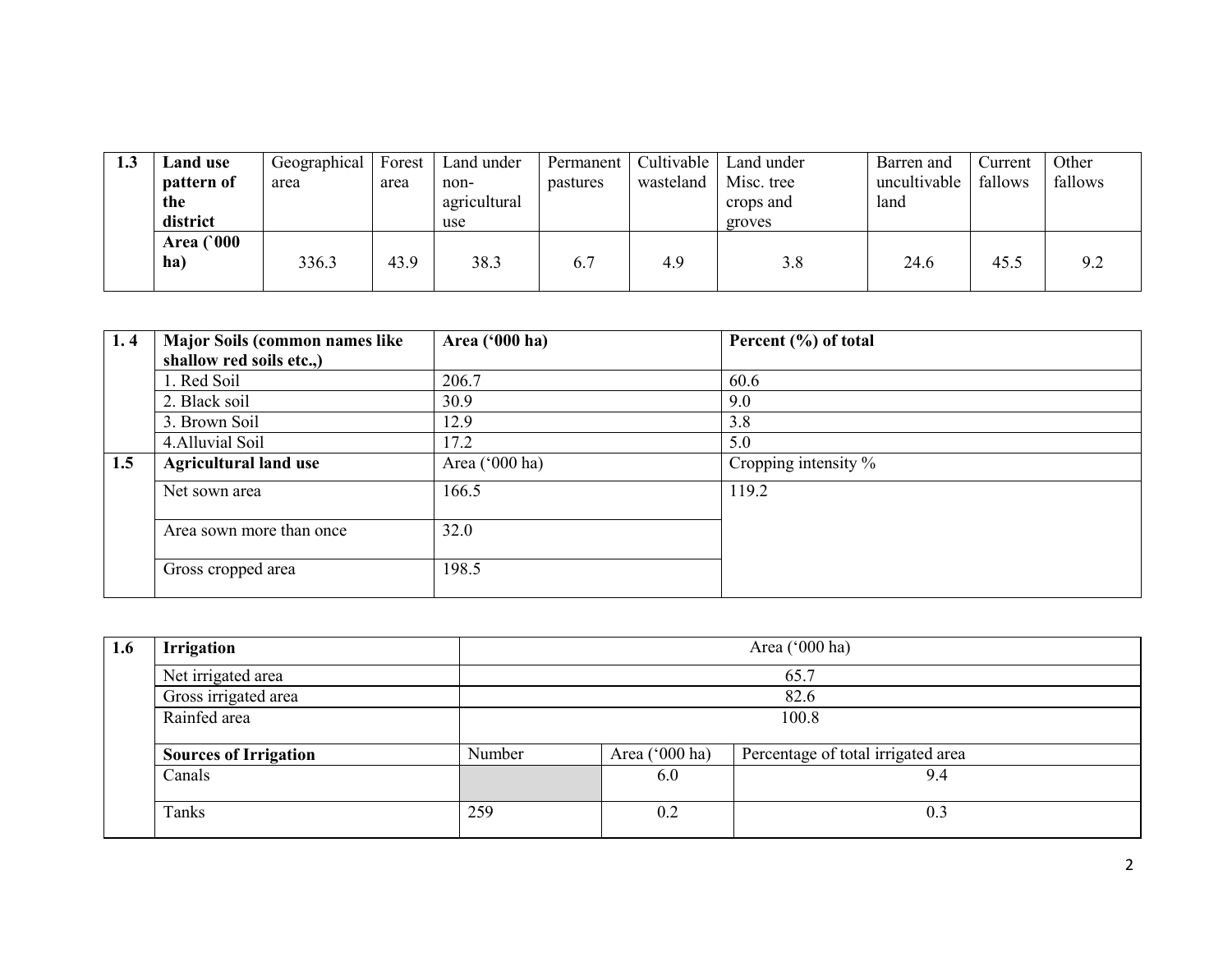| Open wells                                                                                            | 81110              | 61.0           | 76.00                                |
|-------------------------------------------------------------------------------------------------------|--------------------|----------------|--------------------------------------|
| Bore wells                                                                                            | 8190               | 4.9            | 7.6                                  |
| Lift irrigation schemes                                                                               | 64                 | $\blacksquare$ | 0.01                                 |
| Micro-irrigation                                                                                      |                    |                |                                      |
| Other sources                                                                                         |                    | 4.4            | 6.9                                  |
| Total Irrigated Area                                                                                  | 8516               | 76.8           | 100.0                                |
| Pump sets                                                                                             |                    |                |                                      |
| No. of Tractors                                                                                       |                    |                |                                      |
| Groundwater availability and use*                                                                     | No. of blocks/     | $(\%)$         | Ground water quality                 |
| (Data source: State/Central Ground                                                                    | Tehsils            |                |                                      |
| water Department /Board)                                                                              |                    |                |                                      |
| Over exploited                                                                                        | 8                  | 53.3           | 53% Good                             |
| Critical                                                                                              | $\overline{2}$     | 13.3           | 28% medium saline                    |
| Semi-critical                                                                                         | 3                  | 20.0           | $11\%$ saline                        |
| Safe                                                                                                  | $\overline{2}$     | 13.3           | 5% medium alkaline                   |
|                                                                                                       |                    |                | 3% alkali                            |
|                                                                                                       |                    |                | Area comes under grey classification |
| Wastewater availability and use                                                                       | Data not available |                |                                      |
| *over-exploited: groundwater utilization > 100%; critical: 90-100%; semi-critical: 70-90%; safe: <70% |                    |                |                                      |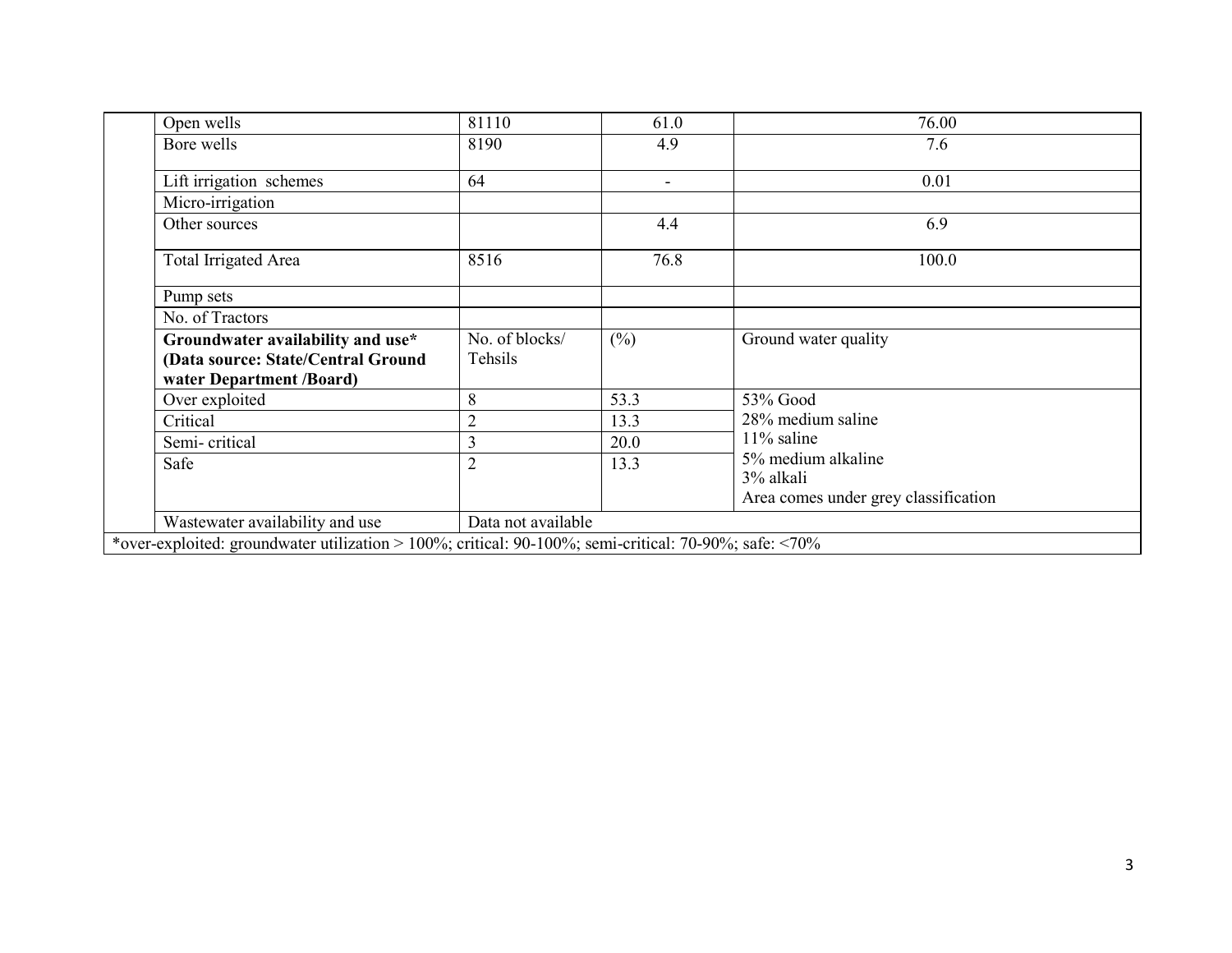|                         | <b>Major Field Crops cultivated</b>     |                       |                |                  | Area ( '000 ha)          |                          |              |  |  |  |
|-------------------------|-----------------------------------------|-----------------------|----------------|------------------|--------------------------|--------------------------|--------------|--|--|--|
|                         |                                         |                       | <b>Kharif</b>  |                  | Rabi                     | <b>Summer</b>            | <b>Total</b> |  |  |  |
|                         |                                         | <b>Irrigated</b>      | Rainfed        | <b>Irrigated</b> | Rainfed                  |                          |              |  |  |  |
|                         | Sorghum                                 | 6.0                   | 39.6           | 8.7              | 12.8                     | $\overline{\phantom{a}}$ | 67.2         |  |  |  |
| $\overline{2}$          | Maize                                   | 11.4                  | $\blacksquare$ | 13.9             | $\blacksquare$           | $\overline{\phantom{a}}$ | 25.4         |  |  |  |
| 3                       | Paddy                                   | 2.5                   |                | 19.7             | $\blacksquare$           | $\blacksquare$           | 22.3         |  |  |  |
| $\overline{4}$          | Greengram                               | 0.6                   | 4.4            | 0.2              | 0.4                      | $\blacksquare$           | 5.6          |  |  |  |
| 5                       | Blackgram                               | 1.2                   | 1.0            | 2.1              | 0.3                      | $\overline{\phantom{a}}$ | 4.6          |  |  |  |
|                         | <b>Horticulture crops - Fruits</b>      |                       |                |                  | Total area ('000 ha)     |                          |              |  |  |  |
| 1                       | Mango                                   |                       |                |                  | 2.2                      |                          |              |  |  |  |
| $\overline{2}$          | Banana                                  |                       |                |                  | 1.8                      |                          |              |  |  |  |
| $\overline{\mathbf{3}}$ | Jack                                    |                       | 0.5            |                  |                          |                          |              |  |  |  |
| $\overline{4}$          | Pineapple                               | 0.5                   |                |                  |                          |                          |              |  |  |  |
| 5                       | Guava                                   | $\overline{0.3}$      |                |                  |                          |                          |              |  |  |  |
|                         | <b>Horticultural crops - Vegetables</b> | Total area ( '000 ha) |                |                  |                          |                          |              |  |  |  |
| 1                       | Tapioca                                 |                       |                |                  | 16.0                     |                          |              |  |  |  |
| $\overline{2}$          | Onion                                   |                       |                |                  | 1.4                      |                          |              |  |  |  |
| $\overline{3}$          | Tomato                                  |                       |                |                  | $\overline{0.7}$         |                          |              |  |  |  |
| $\overline{4}$          | Bhendi                                  |                       |                |                  | 0.7                      |                          |              |  |  |  |
| $\overline{5}$          | <b>Brinjal</b>                          |                       |                |                  | 0.5                      |                          |              |  |  |  |
|                         | <b>Medicinal and Aromatic crops</b>     |                       |                |                  | Total area ( '000 ha)    |                          |              |  |  |  |
| $\mathbf{1}$            | Tumeric                                 |                       |                |                  | 1.3                      |                          |              |  |  |  |
| $\overline{2}$          | Chilies                                 |                       |                |                  | 0.2                      |                          |              |  |  |  |
| 3                       | Coriander                               |                       |                |                  | 0.9                      |                          |              |  |  |  |
| $\overline{4}$          | Clove                                   | 0.9                   |                |                  |                          |                          |              |  |  |  |
| 5                       | Pepper                                  | $\overline{0.8}$      |                |                  |                          |                          |              |  |  |  |
|                         | <b>Plantation crops</b>                 | Total area ( '000 ha) |                |                  |                          |                          |              |  |  |  |
| $\mathbf{1}$            | Coffee                                  |                       |                |                  | 1038                     |                          |              |  |  |  |
| $\overline{2}$          | Arecaut                                 | 469                   |                |                  |                          |                          |              |  |  |  |
|                         | Total fodder crop area                  | $- -$                 |                |                  |                          |                          |              |  |  |  |
|                         | <b>Grazing land</b>                     |                       |                |                  | $\overline{\phantom{m}}$ |                          |              |  |  |  |

### 1.7 Area under major field crops & horticulture etc. (2008-09)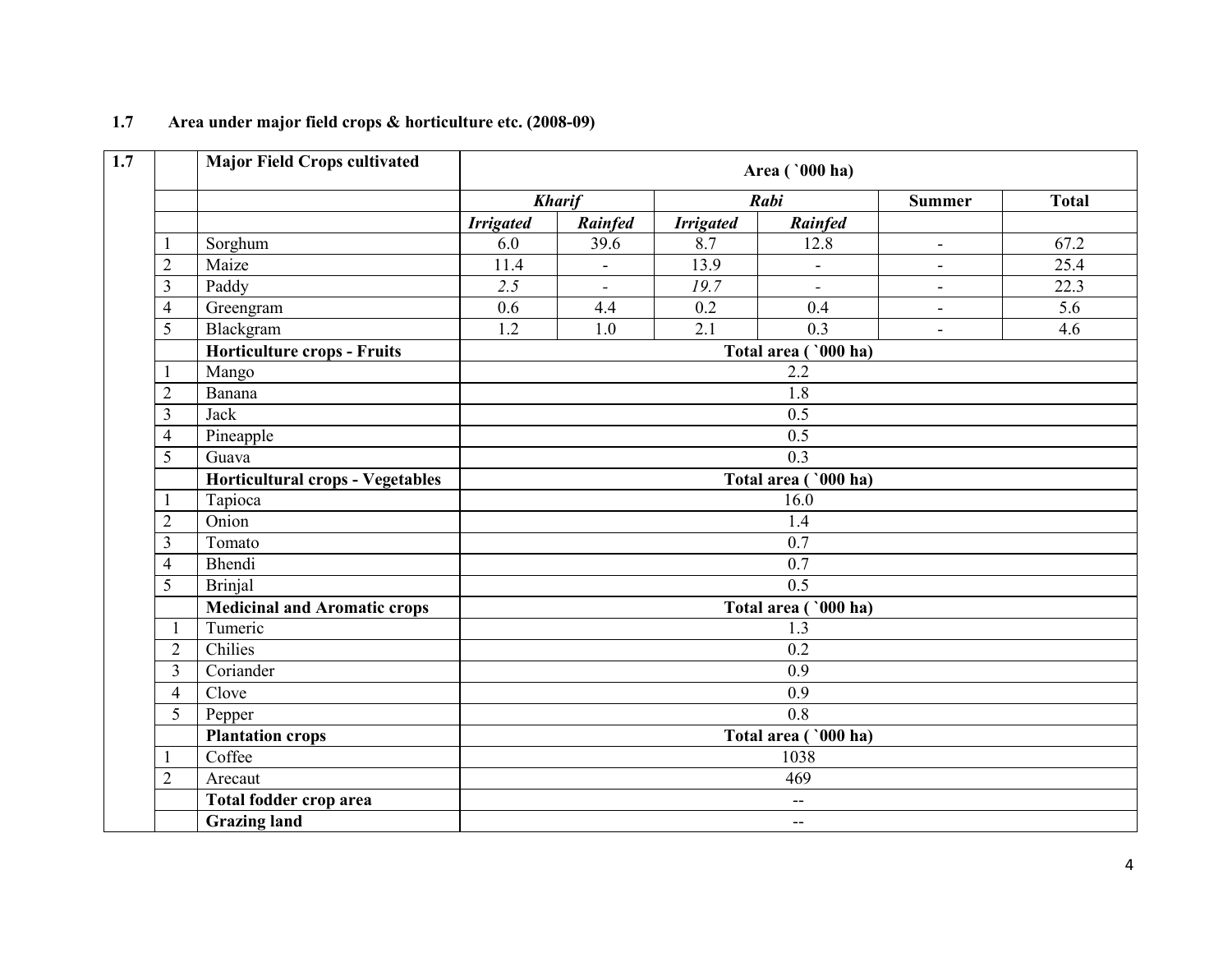|  | $- -$ |
|--|-------|
|  | $- -$ |

• Data from annual report of JDA and HORT 2010

| 1.8  | Livestock                                                                 |                        | <b>Male ('000)</b> |                    | Female ('000)                            |                                                        | <b>Total ('000)</b>          |
|------|---------------------------------------------------------------------------|------------------------|--------------------|--------------------|------------------------------------------|--------------------------------------------------------|------------------------------|
|      | Non descriptive Cattle (local low yielding)                               |                        | 11.5               |                    | 23.6                                     |                                                        | 35.1                         |
|      | Crossbred cattle                                                          |                        | 44.3               |                    | 206.4                                    |                                                        | 250.7                        |
|      | Non descriptive Buffaloes (local low yielding)<br><b>Graded Buffaloes</b> |                        |                    | 42.7               |                                          | 177.0<br>219.8                                         |                              |
|      | Goat                                                                      |                        |                    |                    |                                          |                                                        | 462.3                        |
|      | Sheep                                                                     |                        |                    |                    |                                          |                                                        | 151.6                        |
|      | Others (Camel, Pig, Yak etc.)                                             |                        |                    |                    |                                          |                                                        | 21.8                         |
|      | Commercial dairy farms (Number)                                           |                        |                    |                    |                                          |                                                        |                              |
| 1.9  | Poultry                                                                   |                        | No. of farms       |                    |                                          | Total No. of birds ('000)                              |                              |
|      | Commercial                                                                |                        | 979                |                    |                                          | 361.7                                                  |                              |
|      | Backyard                                                                  |                        |                    |                    |                                          | 4.7                                                    |                              |
| 1.10 | Fisheries (Data source: Chief Planning Officer)                           |                        |                    |                    |                                          |                                                        |                              |
|      | A. Capture                                                                |                        |                    |                    |                                          |                                                        |                              |
|      | i) Marine (Data Source: Fisheries<br>Department)                          | No. of fishermen       | <b>Boats</b>       |                    |                                          | <b>Nets</b>                                            | <b>Storage</b><br>facilities |
|      |                                                                           |                        | Mechanized         | Non-<br>mechanized | Mechanized<br>(Trawl nets,<br>Gill nets) | Non-mechanized<br>(Shore Seines,<br>Stake & trap nets) | (Ice plants<br>etc.)         |
|      |                                                                           |                        |                    |                    |                                          |                                                        |                              |
|      | ii) Inland (Data Source: Fisheries                                        | No. Farmer owned ponds |                    |                    | <b>No. of Reservoirs</b>                 | No. of village tanks                                   |                              |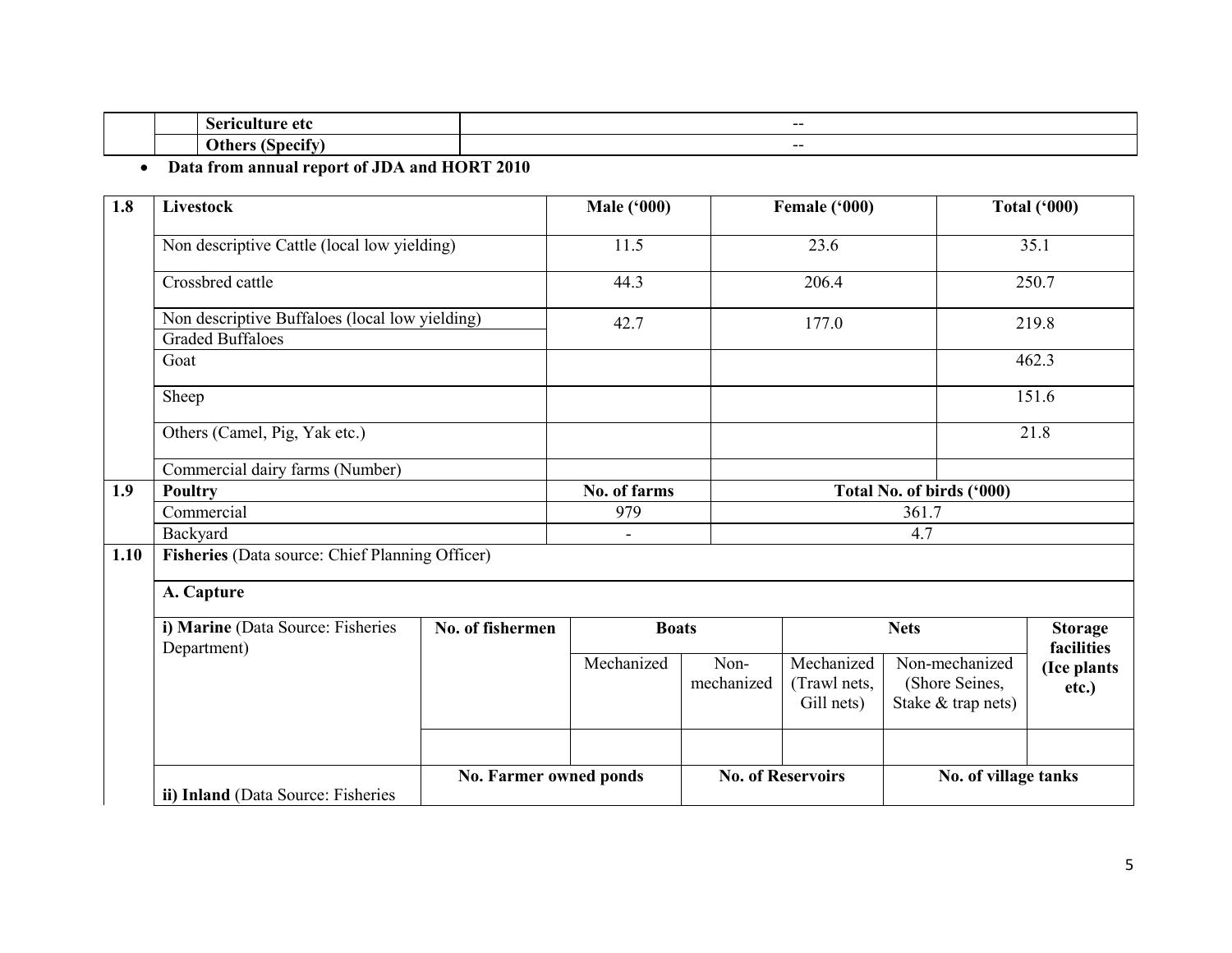| Department)                                                            |                          |                          |                               |
|------------------------------------------------------------------------|--------------------------|--------------------------|-------------------------------|
| <b>Namakkal</b>                                                        | 46                       | v                        | 259                           |
| <b>B.</b> Culture                                                      |                          |                          |                               |
|                                                                        | Water Spread Area (ha)   | Yield (t/ha)             | <b>Production ('000 tons)</b> |
| i) Brackish water (Data Source: MPEDA/<br><b>Fisheries Department)</b> | $\overline{\phantom{0}}$ | $\overline{\phantom{a}}$ |                               |
| ii) Fresh water (Data Source: Fisheries<br>Department)                 | $\overline{\phantom{0}}$ | $\overline{\phantom{a}}$ |                               |
| <b>Others</b>                                                          |                          |                          |                               |

#### **1.11** Production and Productivity of major crops (Average of last 5 years: 2004, 05, 06, 07, 08)

| 1.11           | Name of crop                                                      |                        | <b>Kharif</b>                                                             |                    | Rabi                    |                    | <b>Summer</b>           | <b>Total</b>          |                            | Crop                                    |  |
|----------------|-------------------------------------------------------------------|------------------------|---------------------------------------------------------------------------|--------------------|-------------------------|--------------------|-------------------------|-----------------------|----------------------------|-----------------------------------------|--|
|                |                                                                   | Production<br>(tonnes) | Productivity<br>(kg/ha)                                                   | Production<br>(mt) | Productivity<br>(kg/ha) | Production<br>(mt) | Productivity<br>(kg/ha) | Production<br>(tones) | Productivi<br>ty $(kg/ha)$ | residue<br>as<br>fodder<br>(Lakh<br>mt) |  |
|                | Major Field crops (Crops to be identified based on total acreage) |                        |                                                                           |                    |                         |                    |                         |                       |                            |                                         |  |
| $^{\prime}$ 1  | Paddy                                                             | 11551                  | 4546                                                                      | 63360              | 3342                    |                    |                         | 0.7                   | 3343                       | 2.2                                     |  |
| 2              | Sorghum                                                           | 26179                  | 573                                                                       | 39720              | 974                     |                    |                         | 0.6                   | 773                        | 2.6                                     |  |
| 3              | Maize                                                             | 30000                  | 5000                                                                      | 39452              | 5616                    |                    |                         | 0.7                   | 5308                       | 0.4                                     |  |
| $\overline{4}$ | Sugarcane                                                         | 1105242                | 138(mt)                                                                   | 1113522            | 138(mt)                 |                    |                         | 22.2                  | 138(mt)                    |                                         |  |
| 5              | Groundnut                                                         | 50221                  | 1525                                                                      | 33417              | 2365                    |                    |                         | 0.8                   | 1945                       | 1.9                                     |  |
|                |                                                                   |                        | Major Horticultural crops (Crops to be identified based on total acreage) |                    |                         |                    |                         |                       |                            |                                         |  |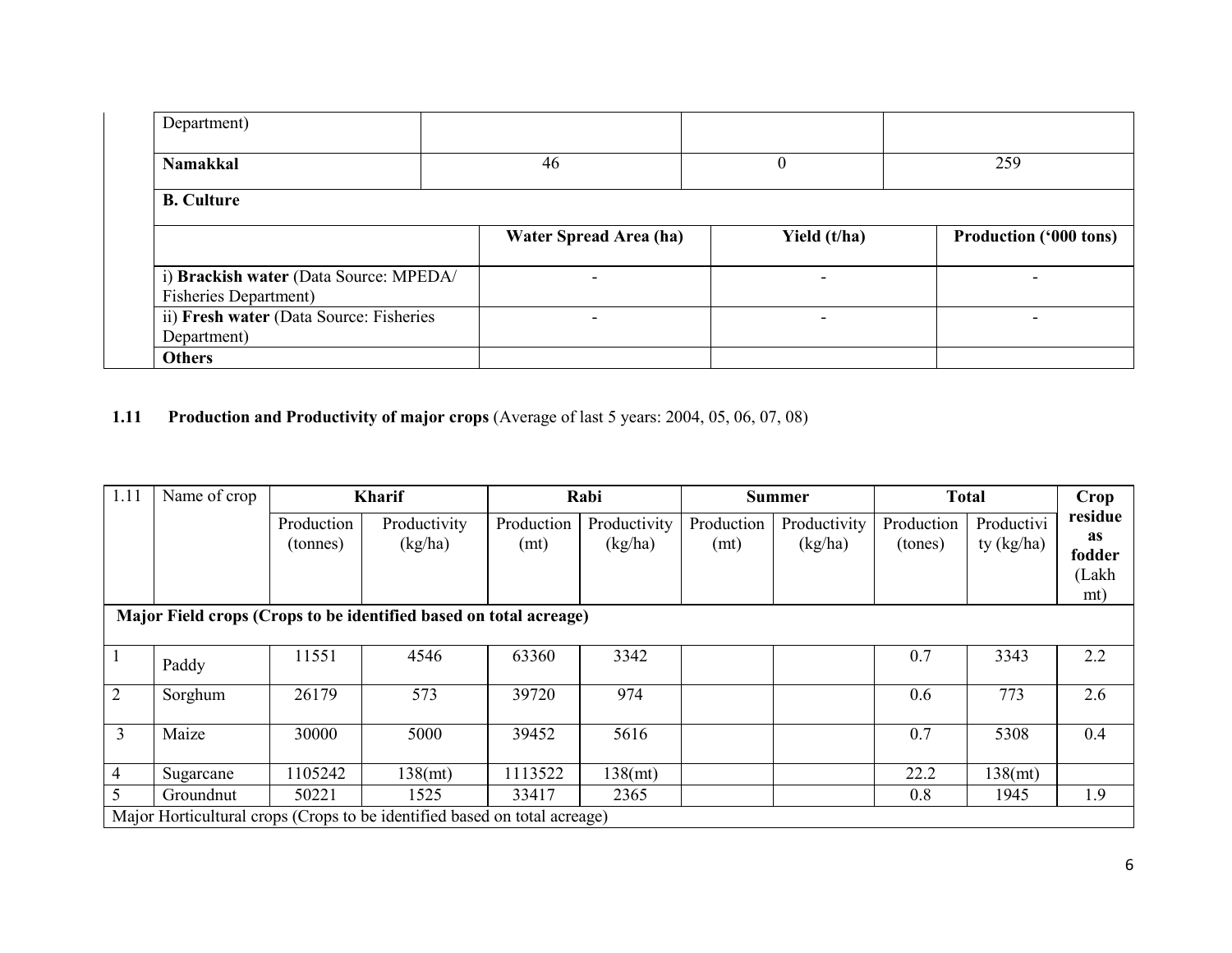|      | Tapioca  | 799450 | 50 |  |  |  |  |
|------|----------|--------|----|--|--|--|--|
|      | Mango    | 17464  |    |  |  |  |  |
|      | Banana   | 108982 | 58 |  |  |  |  |
|      | Onion    | 30712  | 22 |  |  |  |  |
|      | Turmeric | 20790  |    |  |  |  |  |
| Othe |          |        |    |  |  |  |  |
| rs   |          |        |    |  |  |  |  |

| 1.12 | Sowing window for 5<br>major field crops<br>(start and end of normal<br>sowing period) | Paddy                                                  | Sorghum                                                             | Groundnut                                                          | Maize                                                                       | Sugarcane                                                              |
|------|----------------------------------------------------------------------------------------|--------------------------------------------------------|---------------------------------------------------------------------|--------------------------------------------------------------------|-----------------------------------------------------------------------------|------------------------------------------------------------------------|
|      | Kharif-Rainfed                                                                         | $-$                                                    | 2 <sup>nd</sup><br>week of June-<br>$4^{\text{th}}$<br>week of June | 2 <sup>nd</sup><br>week of May-<br>$1^{\rm st}$<br>week of June    | --                                                                          |                                                                        |
|      | Kharif-Irrigated                                                                       | week May-<br>2 <sup>nd</sup><br>week of June           | $2nd$ week of August<br>$-2^{nd}$ week of<br>September              | 2 <sup>nd</sup><br>week of May-<br>1 <sup>st</sup><br>week of June | 2 <sup>nd</sup><br>week of Aug -<br>2 <sup>nd</sup><br>week of<br>September |                                                                        |
|      | Rabi-Rainfed                                                                           | $2nd$ week of<br>October-<br>$2nd$ week of<br>November | $2nd$ week of<br>October-<br>$2nd$ week of<br>November              | --                                                                 | --                                                                          |                                                                        |
|      | Rabi-Irrigated                                                                         | $2nd$ week of<br>October-<br>$2nd$ week of<br>November |                                                                     | $-$                                                                | $2nd$ week of<br>October-<br>$2nd$ week of<br>November                      | 2 <sup>nd</sup><br>week of $Dec. -$<br>2 <sup>nd</sup><br>week of Jan. |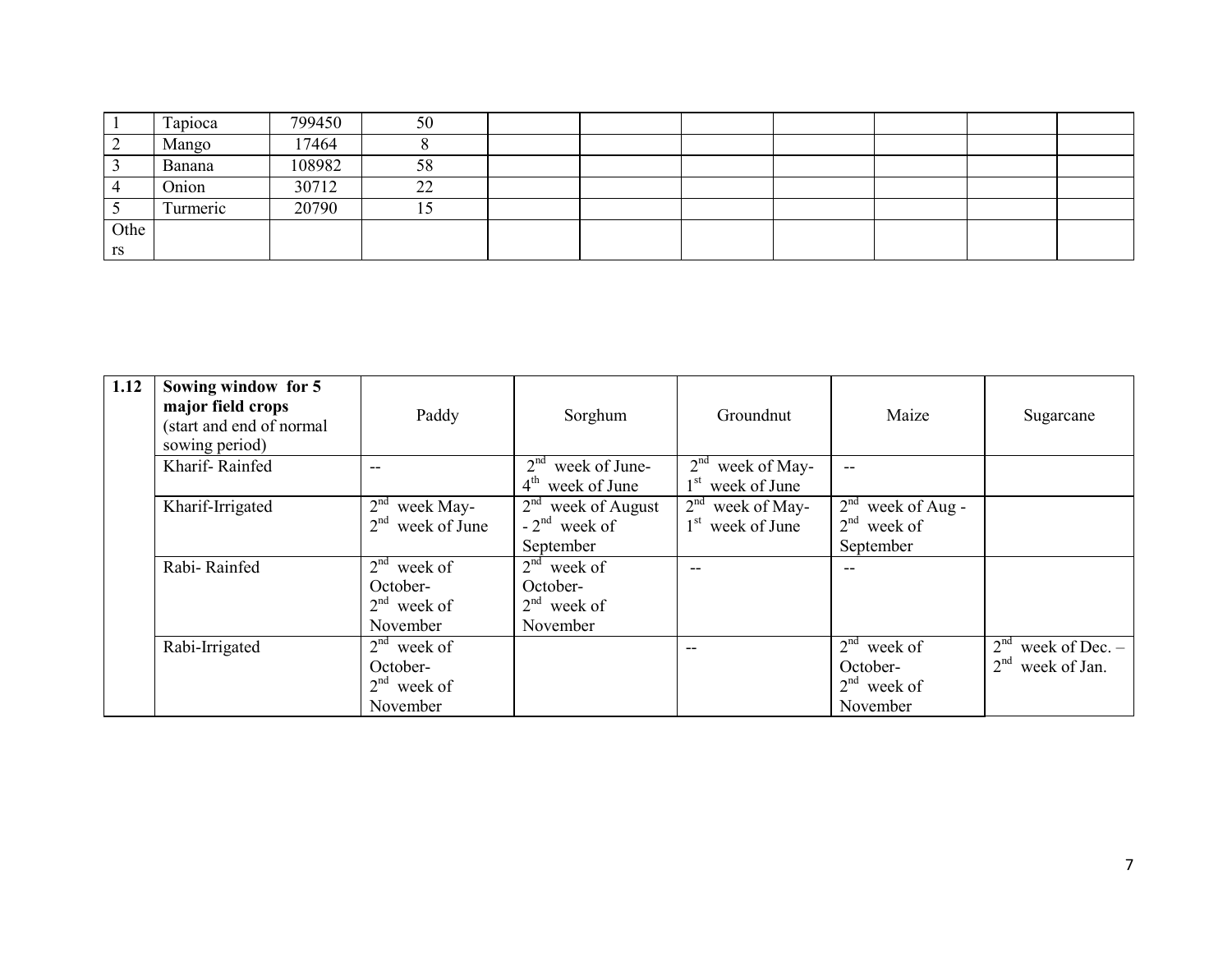| 1.13 | What is the major contingency the district is prone to? (Tick  <br>mark and mention years if known during the last 10 year<br>period) | Regular | Occasional                       | None |
|------|---------------------------------------------------------------------------------------------------------------------------------------|---------|----------------------------------|------|
|      | Drought                                                                                                                               |         |                                  |      |
|      | Flood                                                                                                                                 |         |                                  |      |
|      | High intense storms                                                                                                                   |         |                                  |      |
|      | Cyclone                                                                                                                               |         |                                  |      |
|      | Hail storm                                                                                                                            |         |                                  |      |
|      | Heat wave                                                                                                                             |         |                                  |      |
|      | Cold wave                                                                                                                             |         |                                  |      |
|      | Frost                                                                                                                                 |         |                                  |      |
|      | Sea water inundation                                                                                                                  |         |                                  |      |
|      | Pests and diseases                                                                                                                    |         | $\checkmark$ Papaya mealy<br>bug |      |

| 1.14 | Include Digital maps              | Location map of district within State as | Enclosed: Yes |
|------|-----------------------------------|------------------------------------------|---------------|
|      | of the district for<br>Annexure 1 |                                          |               |
|      |                                   | Mean annual rainfall as Annexure 2       | Enclosed: Yes |
|      |                                   | Soil map as Annexure 3                   | Enclosed: Yes |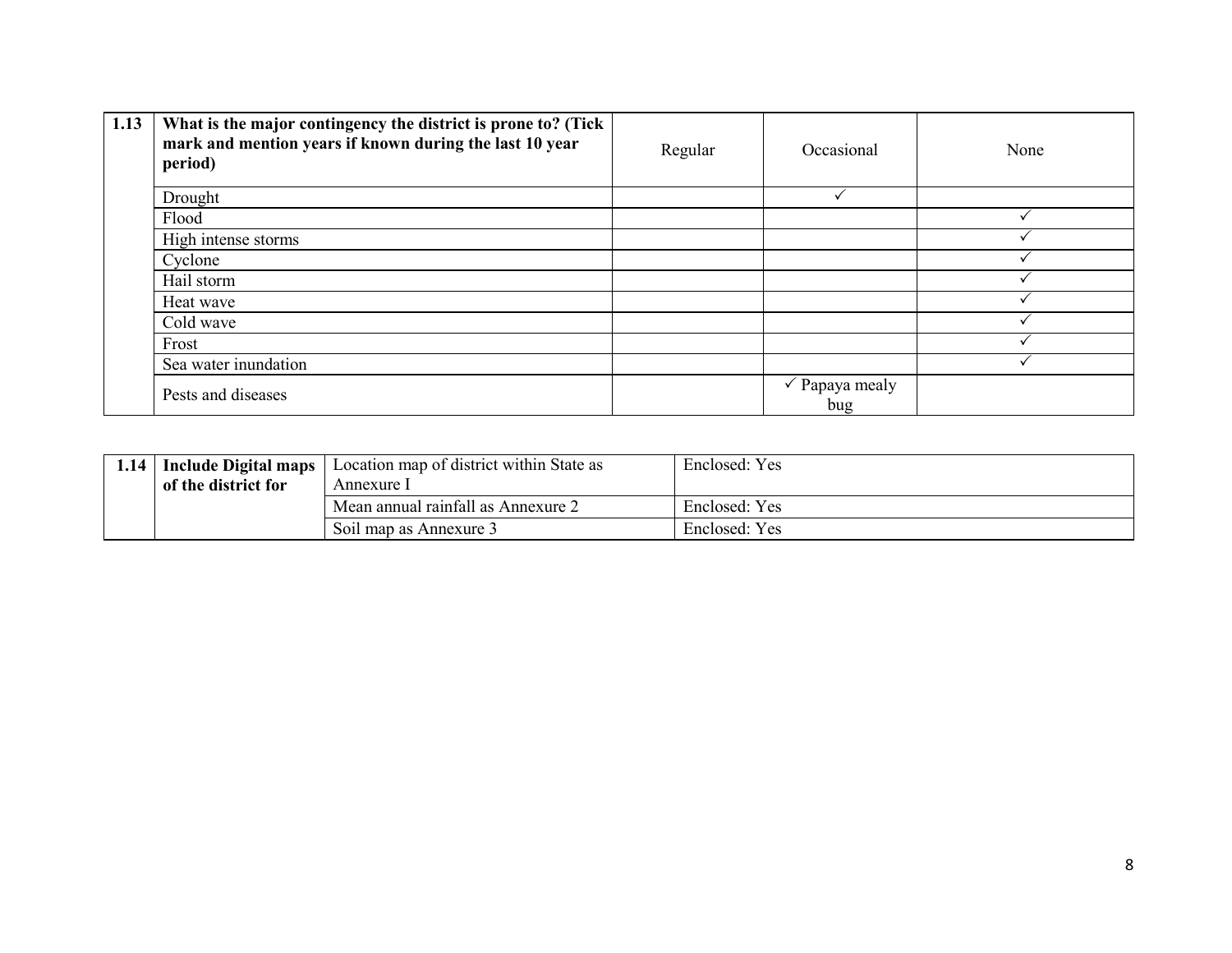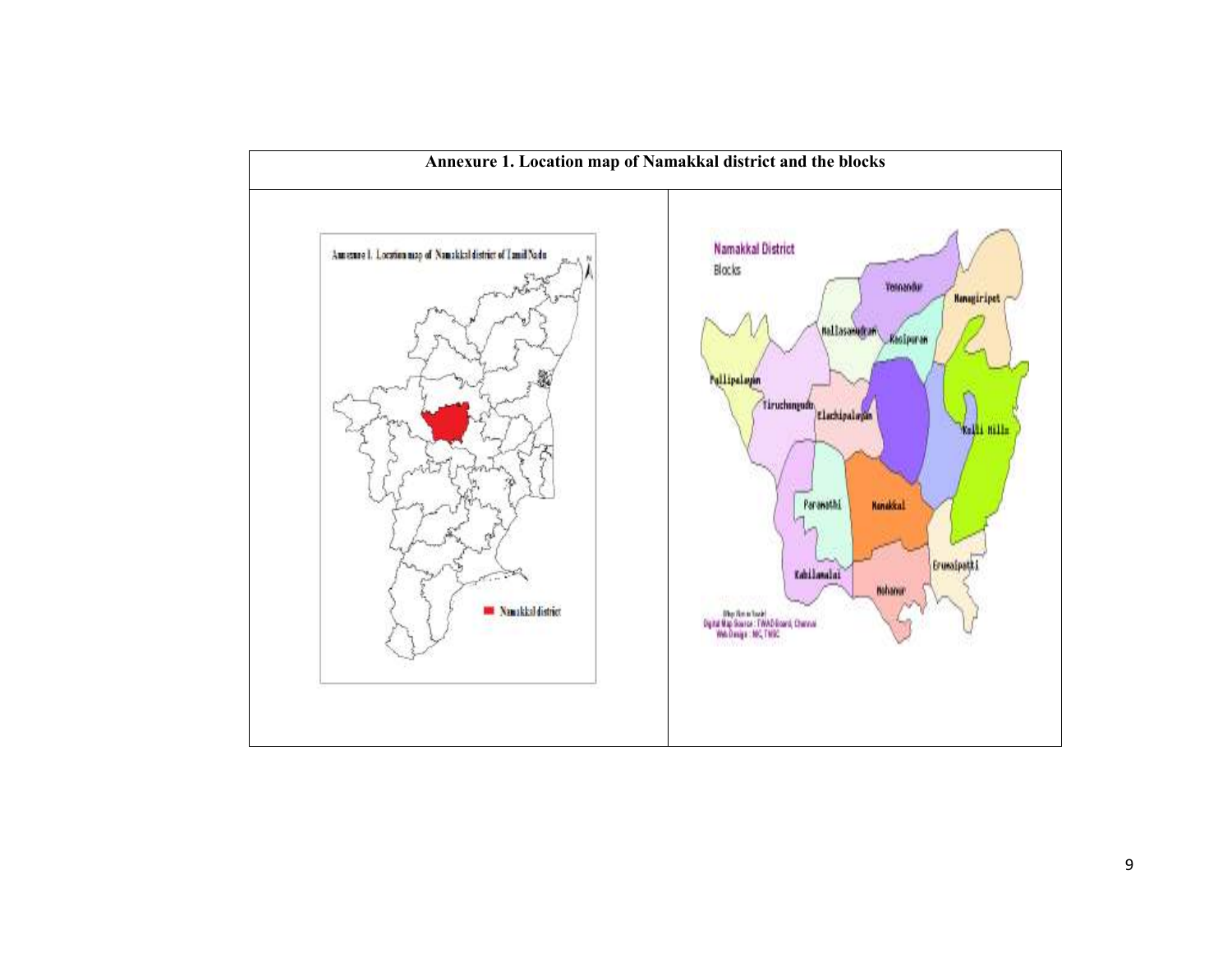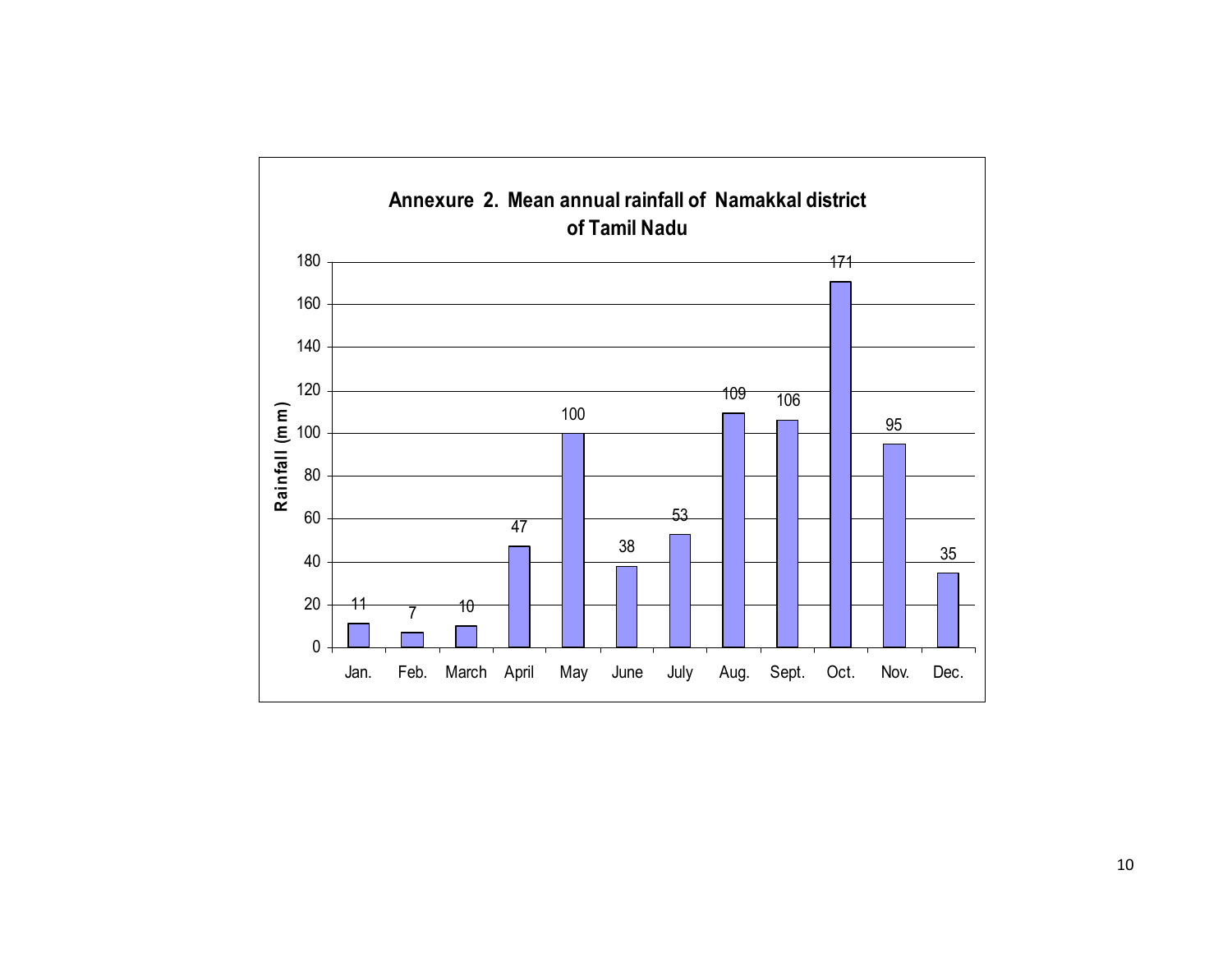#### Annexure 3. Soil map of Namakkal district of Tamil Nadu

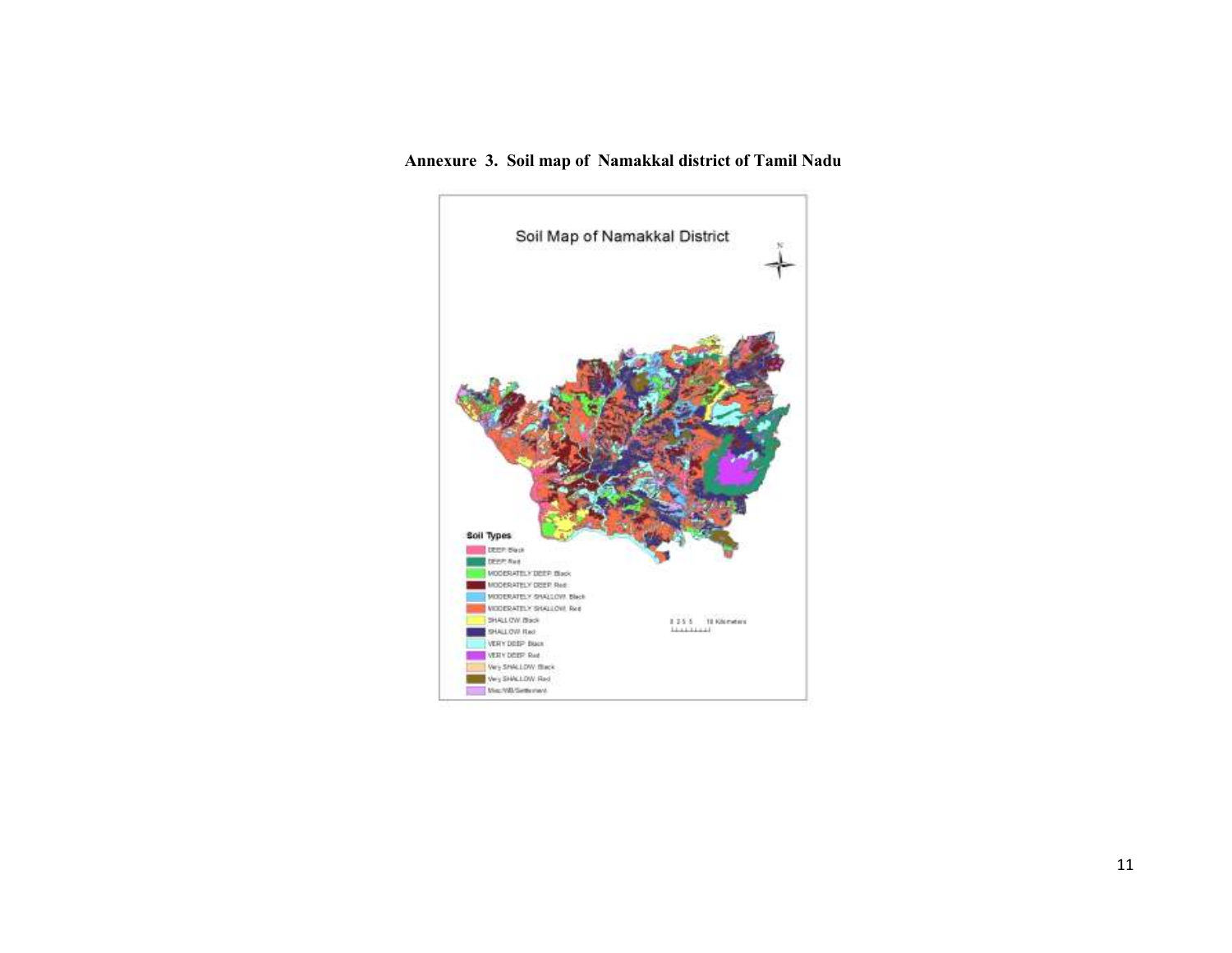### 2.0 Strategies for weather related contingencies

### 2.1 Drought

## 2.1.1 Rainfed situation Kharif

| <b>Condition</b>                                  |                                   |                                       |                                   | <b>Suggested Contingency measures</b>                                                                                                                 |                                     |
|---------------------------------------------------|-----------------------------------|---------------------------------------|-----------------------------------|-------------------------------------------------------------------------------------------------------------------------------------------------------|-------------------------------------|
| <b>Early season</b><br>drought<br>(delayed onset) | <b>Major Farming</b><br>situation | <b>Normal Crop/cropping</b><br>system | Change in crop/cropping<br>system | Agronomic<br>measures                                                                                                                                 | <b>Remarks</b> on<br>Implementation |
| Delay by 2                                        | Red soils                         | Groundnut                             | No change                         | Seed treatment with<br>2% KCl                                                                                                                         |                                     |
| weeks<br>(3 <sup>rd</sup> week of<br>June)        | Black soils                       | Green gram<br>Tapioca                 | No change                         | Raising poly bag<br>nursery<br><i>Azotobacter</i> 2 kg/ ha<br>- soil application after<br>receipt of shower<br>along with 20 kg<br>FYM and 20 kg soil |                                     |

| Condition           |                      |                             | <b>Suggested Contingency measures</b> |                     |                   |  |
|---------------------|----------------------|-----------------------------|---------------------------------------|---------------------|-------------------|--|
| <b>Early season</b> | <b>Major Farming</b> | <b>Normal Crop/cropping</b> | Change in crop/cropping               | <b>Agronomic</b>    | <b>Remarks</b> on |  |
| drought             | situation            | system                      | system                                | measures            | Implementation    |  |
| (delayed onset)     |                      |                             |                                       |                     |                   |  |
| Delay by 4          | Red soils            | Ground nut                  | Ground nut short duration             | Seed treatment with |                   |  |
| weeks $(1st week)$  |                      |                             | varieties (TMV7, VRI2)                | 2% KCl              |                   |  |
| of July)            |                      | Maize                       | Fodder maize (African tall)           |                     |                   |  |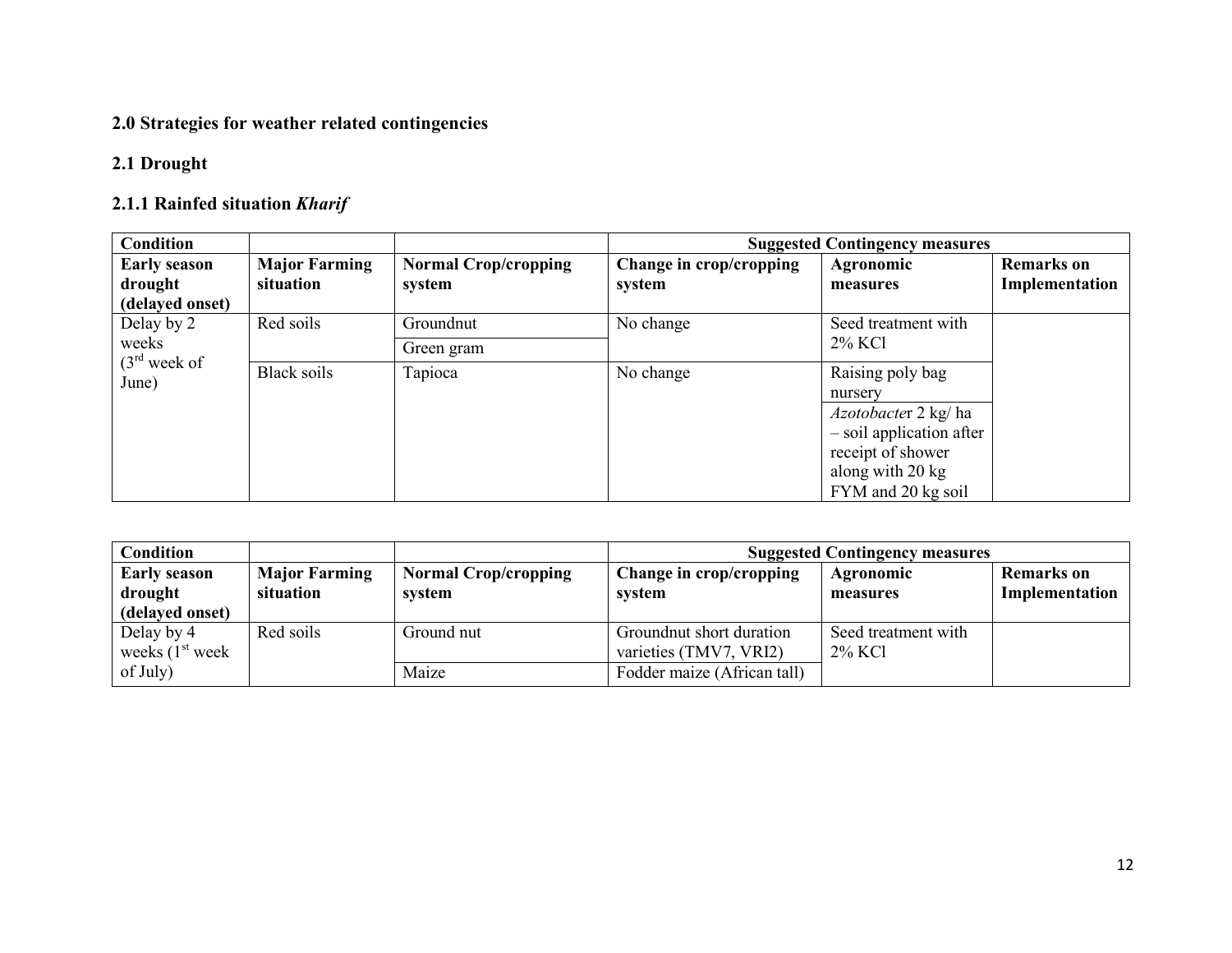|  | Tapioca (June-May) | Tapioca – CO2 variety | Raising polybag                             |
|--|--------------------|-----------------------|---------------------------------------------|
|  |                    |                       | nursery                                     |
|  |                    |                       | <i>Azotobacter</i> 2 kg/ ha                 |
|  |                    |                       | - soil application after                    |
|  |                    |                       | receipt of shower                           |
|  |                    |                       | along with 20 kg                            |
|  |                    |                       | FYM and 20 kg soil                          |
|  |                    |                       | Mulching with<br>polythene or crop<br>mulch |

| <b>Condition</b>                                  |                                   |                                       |                                                                                                                                                           | <b>Suggested Contingency measures</b>                                                                                                                                                                                      |                                     |
|---------------------------------------------------|-----------------------------------|---------------------------------------|-----------------------------------------------------------------------------------------------------------------------------------------------------------|----------------------------------------------------------------------------------------------------------------------------------------------------------------------------------------------------------------------------|-------------------------------------|
| <b>Early season</b><br>drought<br>(delayed onset) | <b>Major Farming</b><br>situation | <b>Normal Crop/cropping</b><br>system | Change in crop/cropping<br>system                                                                                                                         | Agronomic<br>measures                                                                                                                                                                                                      | <b>Remarks</b> on<br>Implementation |
| Delay by 6<br>weeks $(3^{rd}$ week                | Red soils                         | Groundnut                             | Black gram<br>Growing Maize CoHM 5                                                                                                                        | Seed treatment<br>$KCl - 2\%$                                                                                                                                                                                              |                                     |
| of July)                                          |                                   | Tapioca                               | Minor millets $+$ pulses<br>castor / fodder<br>Ragi (C014, Paiyur1)<br>B.gram (VBN $3, 4$ )<br>(TMVCH1,<br>Castor<br>YRCH <sub>1</sub> )<br>July-December | • Raising polybag<br>nursery.<br>• $Azotobacter 2 kg/$<br>ha<br>soil<br>application<br>after<br>receipt of shower<br>along with 20 kg<br>FYM and 20 kg<br>soil<br>$\bullet$ Mulching<br>with<br>polythene or crop<br>mulch |                                     |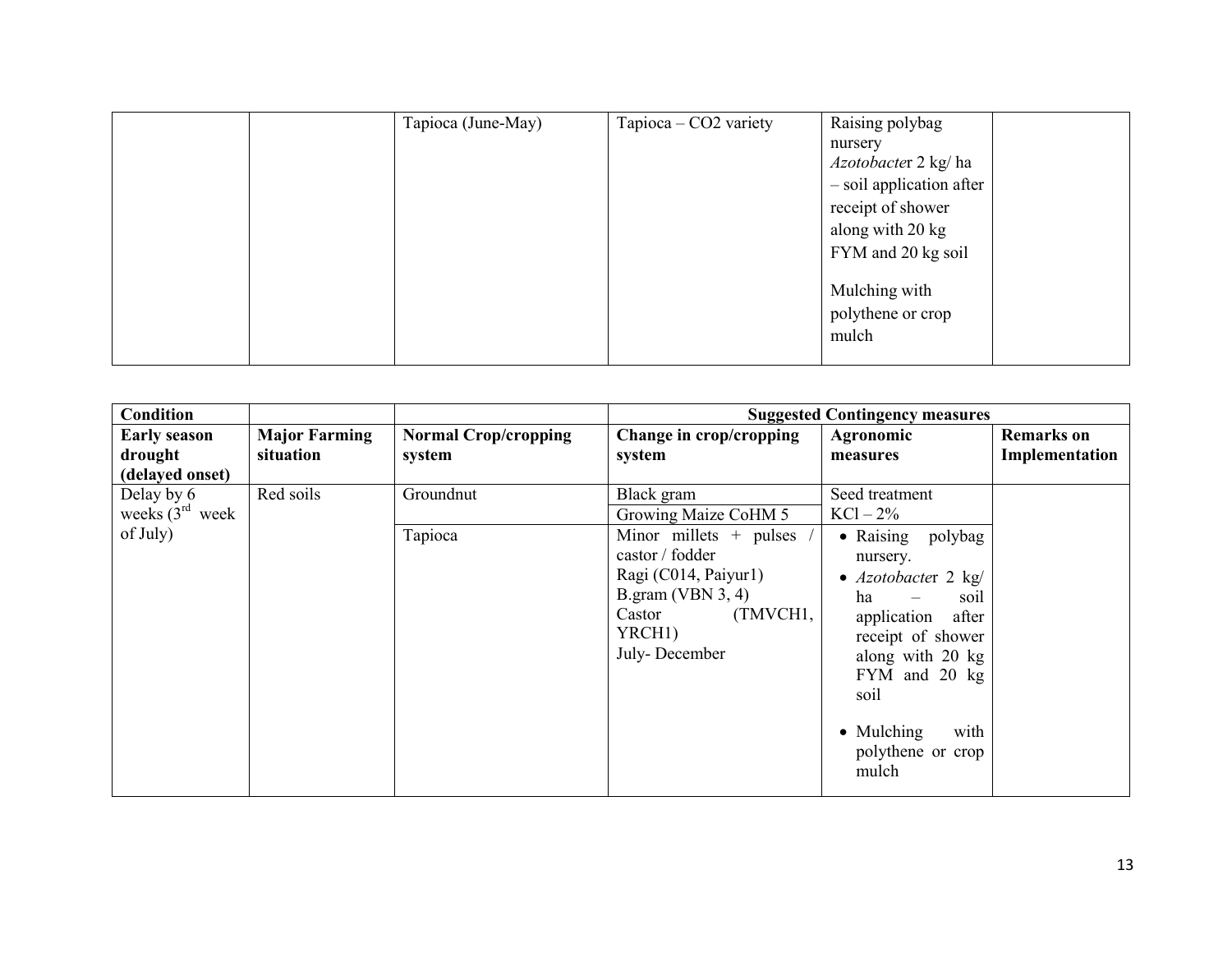| <b>Condition</b>                                  |                                   |                                       |                                                                                                                                 | <b>Suggested Contingency measures</b>                                                                                                                                                                                                                |                                     |
|---------------------------------------------------|-----------------------------------|---------------------------------------|---------------------------------------------------------------------------------------------------------------------------------|------------------------------------------------------------------------------------------------------------------------------------------------------------------------------------------------------------------------------------------------------|-------------------------------------|
| <b>Early season</b><br>drought<br>(delayed onset) | <b>Major Farming</b><br>situation | <b>Normal Crop/cropping</b><br>system | Change in crop/cropping<br>system                                                                                               | Agronomic<br>measures                                                                                                                                                                                                                                | <b>Remarks</b> on<br>Implementation |
| Delay by 8<br>weeks $(1st$ week                   | Red soils                         | Groundnut                             | Black gram<br>Growing Maize CoHM 5                                                                                              | Seed treatment<br>$KCl - 2\%$                                                                                                                                                                                                                        |                                     |
| of August)                                        | <b>Black soils</b>                | Tapioca                               | Minor millets $+$ pulses /<br>castor / fodder<br>Ragi C014, Paiyur1<br>B.gram VBN 3, 4<br>Castor TMVCH1, YRCH1<br>July-December | $\bullet$ Raising<br>polybag<br>nursery.<br>• $Azotobacter 2 kg/$<br>$ha - soil application$<br>receipt<br>after<br><sub>of</sub><br>shower along with<br>20 kg FYM and 20<br>kg soil<br>$\bullet$ Mulching<br>with<br>polythene or<br>crop<br>mulch |                                     |

| <b>Condition</b>                                                             |                                   |                                       | <b>Suggested Contingency measures</b> |                                                         |                                     |  |
|------------------------------------------------------------------------------|-----------------------------------|---------------------------------------|---------------------------------------|---------------------------------------------------------|-------------------------------------|--|
| Early season<br>drought (Normal<br>onset)                                    | <b>Major Farming</b><br>situation | <b>Normal Crop/cropping</b><br>system | Crop management                       | Soil nutrient &<br>moisture<br>conservation<br>measures | <b>Remarks</b> on<br>Implementation |  |
| <b>Early season</b><br>drought (Normal<br>onset, followed<br>by $15-20$ days | Red soils                         | Millets                               | Thinning / Resowing                   | Line sowing<br>Water spray using<br>rain gun            |                                     |  |
| dry spell after<br>sowing leading to<br>poor                                 |                                   | Groundnut                             |                                       | Seed hardening with<br>$0.5\%$ CaCl <sub>2</sub>        |                                     |  |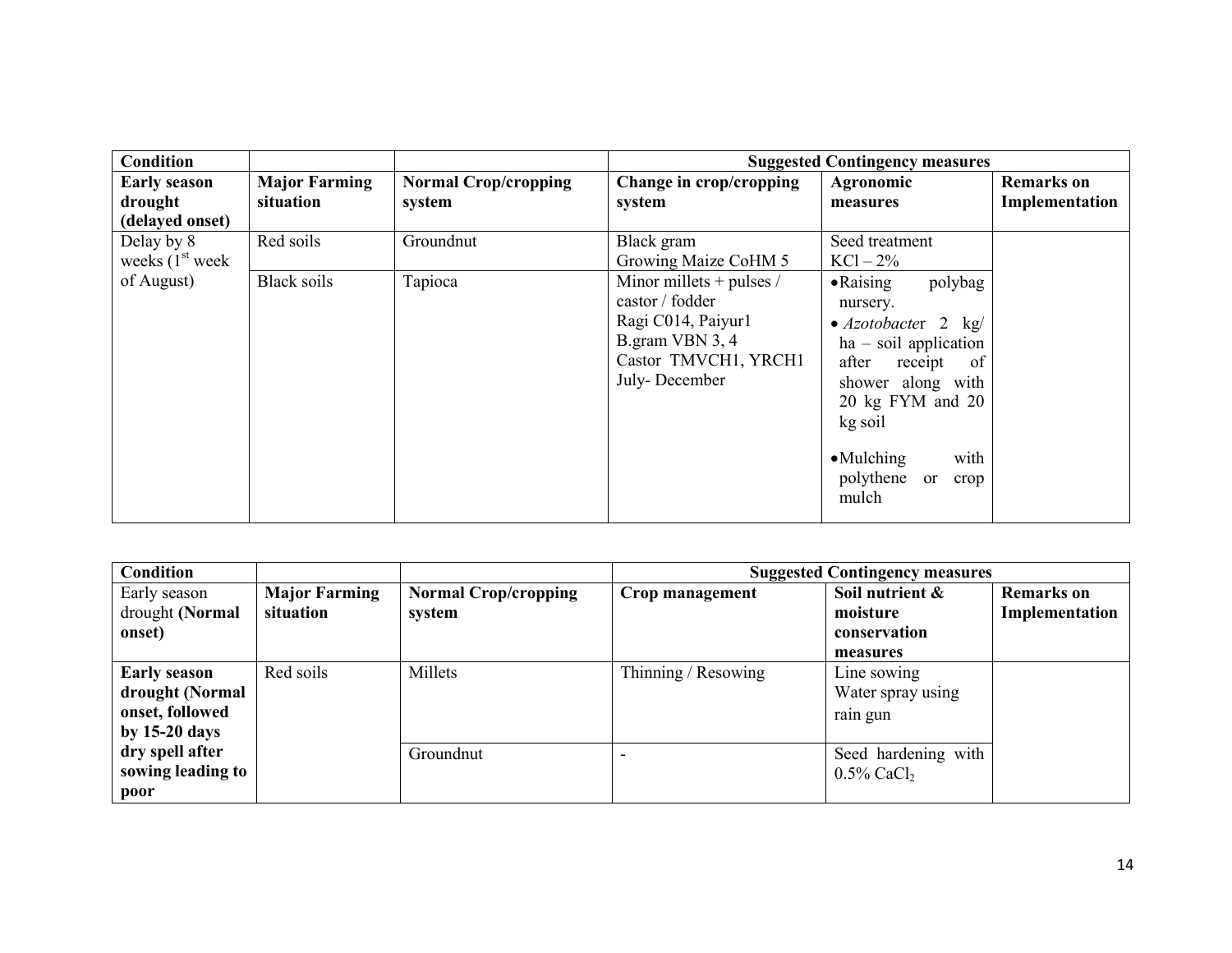| germination/crop<br>stand etc.) | Deep Black soil                         | Millets   |                                                                  |       |       |
|---------------------------------|-----------------------------------------|-----------|------------------------------------------------------------------|-------|-------|
|                                 | Red soil<br>Red soil Deep<br>Black soil | Groundnut | Prefer new spreading<br>variety of Groundnut to<br>replace TMV.1 | $- -$ |       |
|                                 |                                         | Millets   | $- -$                                                            | $- -$ | $- -$ |
|                                 |                                         | Greengram | $- -$                                                            | --    | $- -$ |

| <b>Condition</b>                                                                                       |                                   |                                       |                                                                  | <b>Suggested Contingency measures</b>                          |                                     |
|--------------------------------------------------------------------------------------------------------|-----------------------------------|---------------------------------------|------------------------------------------------------------------|----------------------------------------------------------------|-------------------------------------|
| Mid season<br>drought (long<br>dry spell,<br>consecutive 2<br>weeks rainless<br>$(>2.5$ mm)<br>period) | <b>Major Farming</b><br>situation | <b>Normal Crop/cropping</b><br>system | Crop management                                                  | Soil nutrient &<br>moisture<br>conservation<br>measues         | <b>Remarks</b> on<br>Implementation |
| At vegetative<br>stage                                                                                 | Deep Black soil                   | Greengram                             | --                                                               | Intercultivation with<br>chisel plough to<br>conserve moisture |                                     |
|                                                                                                        |                                   | Millets                               | --                                                               | Intercultivation                                               |                                     |
|                                                                                                        |                                   | Groundnut                             | $-$                                                              | Water spray<br>Seed hardening                                  |                                     |
|                                                                                                        |                                   | Millets                               | $\overline{\phantom{a}}$                                         |                                                                |                                     |
|                                                                                                        | Red soil                          | Groundnut                             | Prefer new spreading<br>variety of groundnut<br>to replace TMV.1 | $\qquad \qquad -$                                              |                                     |
|                                                                                                        |                                   | Millets                               | $- -$                                                            | $- -$                                                          |                                     |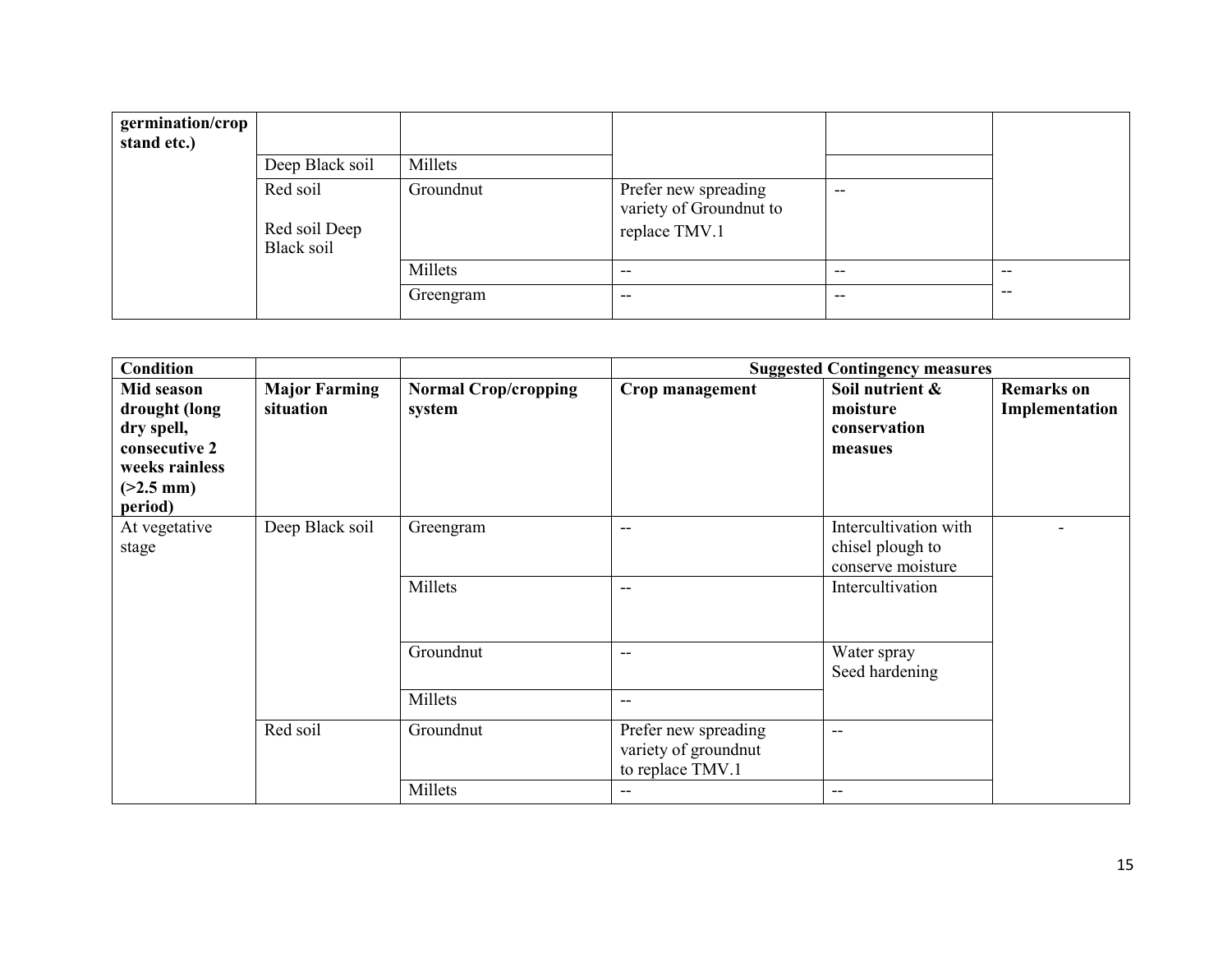| <b>Condition</b> |                      |                             | <b>Suggested Contingency measures</b> |                     |                                           |
|------------------|----------------------|-----------------------------|---------------------------------------|---------------------|-------------------------------------------|
| Mid season       | <b>Major Farming</b> | <b>Normal Crop/cropping</b> | Crop management                       | Soil nutrient &     | <b>Remarks</b> on                         |
| drought (long    | situation            | system                      |                                       | moisture            | Implementation                            |
| dry spell)       |                      |                             |                                       | conservation        |                                           |
|                  |                      |                             |                                       | measures            |                                           |
| At flowering/    | Deep Black soil      | Greengram                   | ---                                   | Intercultivation to | $- -$                                     |
| fruiting stage   |                      |                             |                                       | conserve moisture   |                                           |
|                  |                      | Millets                     | --                                    |                     | Seed hardening<br>and chisel<br>Ploughing |
|                  | Red soil             | Groundnut                   | --                                    | Water spray         | --                                        |
|                  |                      | Millets                     | --                                    |                     |                                           |

#### 2.1.2 Irrigated situation

| Condition         |                      |                             |                         | <b>Suggested Contingency measures</b> |                   |
|-------------------|----------------------|-----------------------------|-------------------------|---------------------------------------|-------------------|
|                   | <b>Major Farming</b> | <b>Normal Crop/cropping</b> | Change in crop/cropping | Agronomic                             | <b>Remarks</b> on |
|                   | situation            | system                      | system                  | measures                              | Implementation    |
| Delayed release   | Red soil             | Groundnut-Pulses /          | No change               | --                                    |                   |
| of water in       |                      | Gingelly                    |                         |                                       |                   |
| canals due to low |                      |                             |                         |                                       |                   |
| rainfall          | Deep black soil      | Tapioca                     | Fodder maize or sorghum | --                                    |                   |
|                   |                      |                             |                         |                                       |                   |
|                   |                      |                             |                         |                                       |                   |
|                   |                      | Banana                      | No change               | Delayed planting                      |                   |
|                   |                      |                             |                         |                                       |                   |
|                   |                      |                             |                         |                                       |                   |
|                   |                      | Onion                       | No change               | Nursery raising                       |                   |
|                   |                      |                             |                         | technology for Co-On                  |                   |
|                   |                      |                             |                         | 5 through seed                        |                   |
|                   |                      |                             |                         | propagation (40 days                  |                   |
|                   |                      |                             |                         | nursery)                              |                   |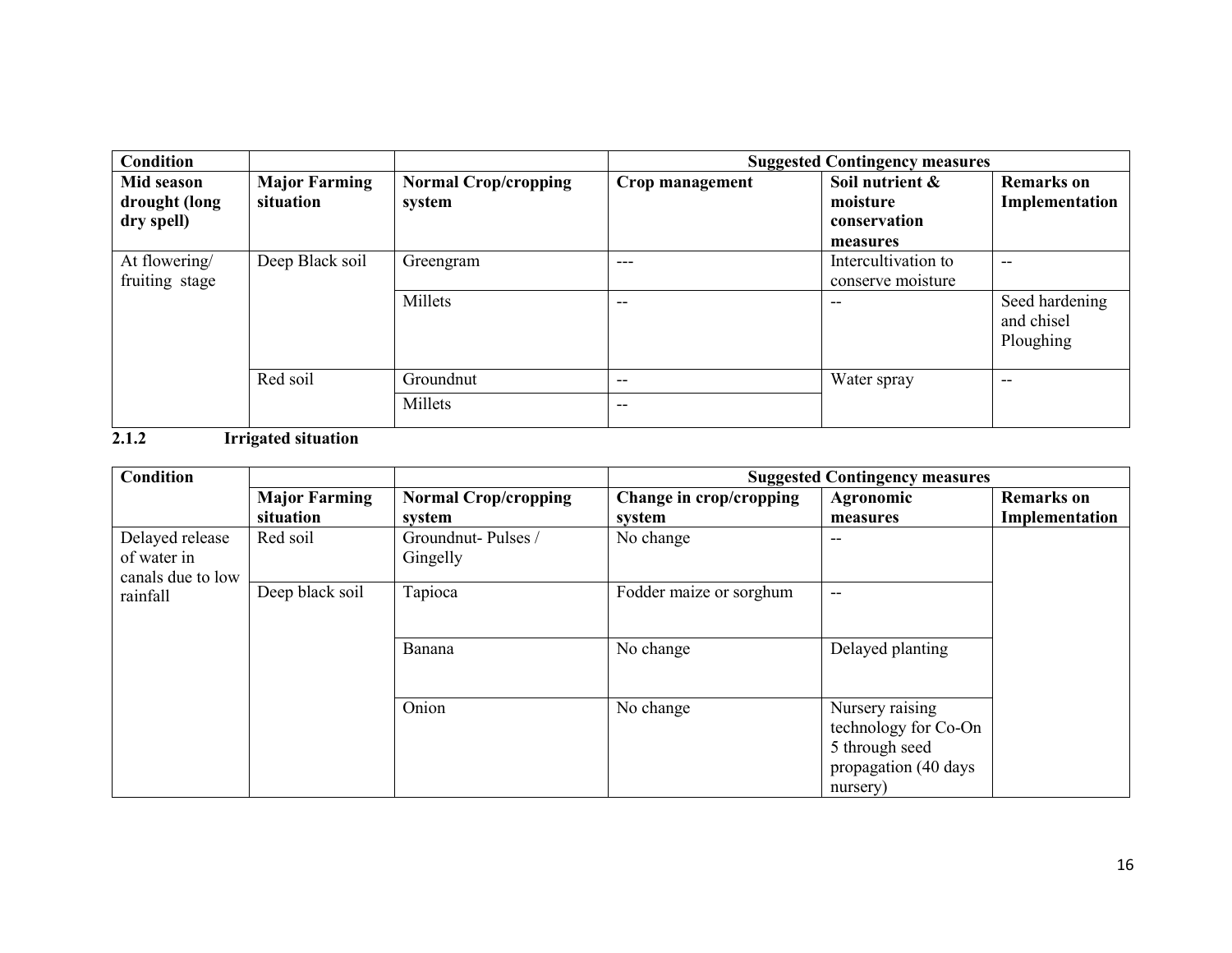| <b>Condition</b> |                                   |                                       | <b>Suggested Contingency measures</b> |                              |                                     |  |
|------------------|-----------------------------------|---------------------------------------|---------------------------------------|------------------------------|-------------------------------------|--|
|                  | <b>Major Farming</b><br>situation | <b>Normal Crop/cropping</b><br>system | Change in crop/cropping<br>system     | <b>Agronomic</b><br>measures | <b>Remarks</b> on<br>Implementation |  |
| Non release of   |                                   |                                       |                                       |                              |                                     |  |
| water in canals  |                                   |                                       | Not applicable                        |                              |                                     |  |
| under delayed    |                                   |                                       |                                       |                              |                                     |  |
| onset of         |                                   |                                       |                                       |                              |                                     |  |
| monsoon in       |                                   |                                       |                                       |                              |                                     |  |
| catchment        |                                   |                                       |                                       |                              |                                     |  |

| Condition                                                                            |                      |                             |                         | <b>Suggested Contingency measures</b> |                   |
|--------------------------------------------------------------------------------------|----------------------|-----------------------------|-------------------------|---------------------------------------|-------------------|
|                                                                                      | <b>Major Farming</b> | <b>Normal Crop/cropping</b> | Change in crop/cropping | <b>Agronomic</b>                      | <b>Remarks</b> on |
|                                                                                      | situation            | system                      | system                  | measures                              | Implementation    |
| Lack of inflows<br>into tanks due to<br>insufficient<br>/delayed onset of<br>monsoon |                      |                             | Not applicable          |                                       |                   |

| Condition       |                      |                             | <b>Suggested Contingency measures</b> |           |                   |  |
|-----------------|----------------------|-----------------------------|---------------------------------------|-----------|-------------------|--|
|                 | <b>Major Farming</b> | <b>Normal Crop/cropping</b> | Change in crop/cropping               | Agronomic | <b>Remarks</b> on |  |
|                 | situation            | svstem                      | system                                | measures  | Implementation    |  |
| Insufficient    |                      |                             |                                       |           |                   |  |
| groundwater     |                      |                             | Not applicable                        |           |                   |  |
| recharge due to |                      |                             |                                       |           |                   |  |
| low rainfall    |                      |                             |                                       |           |                   |  |
| Any other       |                      |                             |                                       |           |                   |  |
| condition       |                      |                             |                                       |           |                   |  |
| (specify)       |                      |                             |                                       |           |                   |  |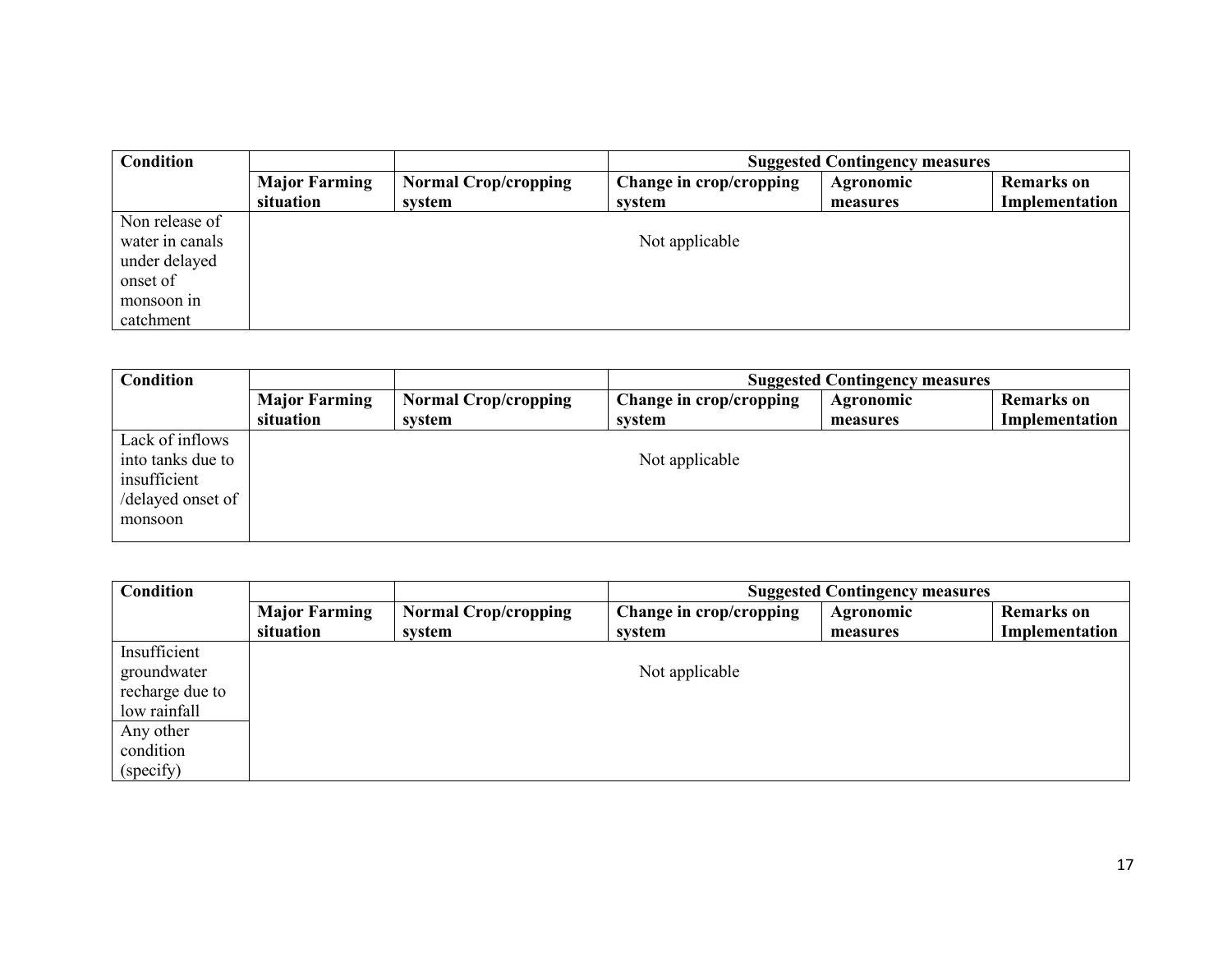#### 2.2 Unusual rains (untimely, unseasonal etc)

#### Rainfed situation

| <b>Condition</b>                                     | <b>Suggested contingency measure</b>                                     |                                                                                                                                                     |                                        |                                                                       |  |  |  |
|------------------------------------------------------|--------------------------------------------------------------------------|-----------------------------------------------------------------------------------------------------------------------------------------------------|----------------------------------------|-----------------------------------------------------------------------|--|--|--|
|                                                      | <b>Vegetative stage</b>                                                  | <b>Flowering stage</b>                                                                                                                              | Crop maturity stage                    | Post harvest                                                          |  |  |  |
|                                                      | Continuous high rainfall in a short span leading to water logging        |                                                                                                                                                     |                                        |                                                                       |  |  |  |
| Sorghum                                              | Provide drainage                                                         | Provide drainage                                                                                                                                    | Provide drainage                       | <b>Store</b><br>seeds                                                 |  |  |  |
| Maize                                                |                                                                          | Spray extra 25% nitrogen<br>dose for crop recovery                                                                                                  | Harvest for fodder                     | after<br>seed<br>treatment with<br>fungicide                          |  |  |  |
| Groundnut                                            | Provide drainage<br>Spray cycocel to reduce profuse<br>vegetative growth | Provide drainage<br>Apply gypsum to loosen<br>soils further for drainage                                                                            | Provide drainage                       | <b>Store</b><br>seeds<br>after<br>seed<br>treatment with<br>fungicide |  |  |  |
| Horticulture                                         |                                                                          |                                                                                                                                                     |                                        |                                                                       |  |  |  |
| Tapioca                                              | Provide drainage                                                         | Provide drainage<br>drenching<br>with<br>Soil<br>biopesticides/<br>systemic<br>fungicides                                                           | Provide drainage<br>Early harvest,     | Should<br>be<br>for<br>used<br>milling<br>purpose<br>immediately      |  |  |  |
| Mango                                                | Basin formation, polythene mulching,<br>crop mulch, Forming trenches     | <b>Basin</b><br>formation,<br>polythene mulching, crop<br>Forming<br>mulch,<br>large<br>trenches, spray mango<br>boosters to prevent flower<br>drop | Form trenches for drainage             | Providing<br>storage<br>facilities                                    |  |  |  |
| Heavy rainfall with high speed winds in a short span |                                                                          |                                                                                                                                                     |                                        |                                                                       |  |  |  |
| Sorghum<br>Maize<br>Groundnut                        | Provide drainage<br>Provide wind breaks                                  | Provide drainage and<br>wind breaks                                                                                                                 | Provide drainage<br>Harvest for fodder | Store seeds<br>after seed<br>treatment with<br>fungicide              |  |  |  |
| Horticulture                                         |                                                                          |                                                                                                                                                     |                                        |                                                                       |  |  |  |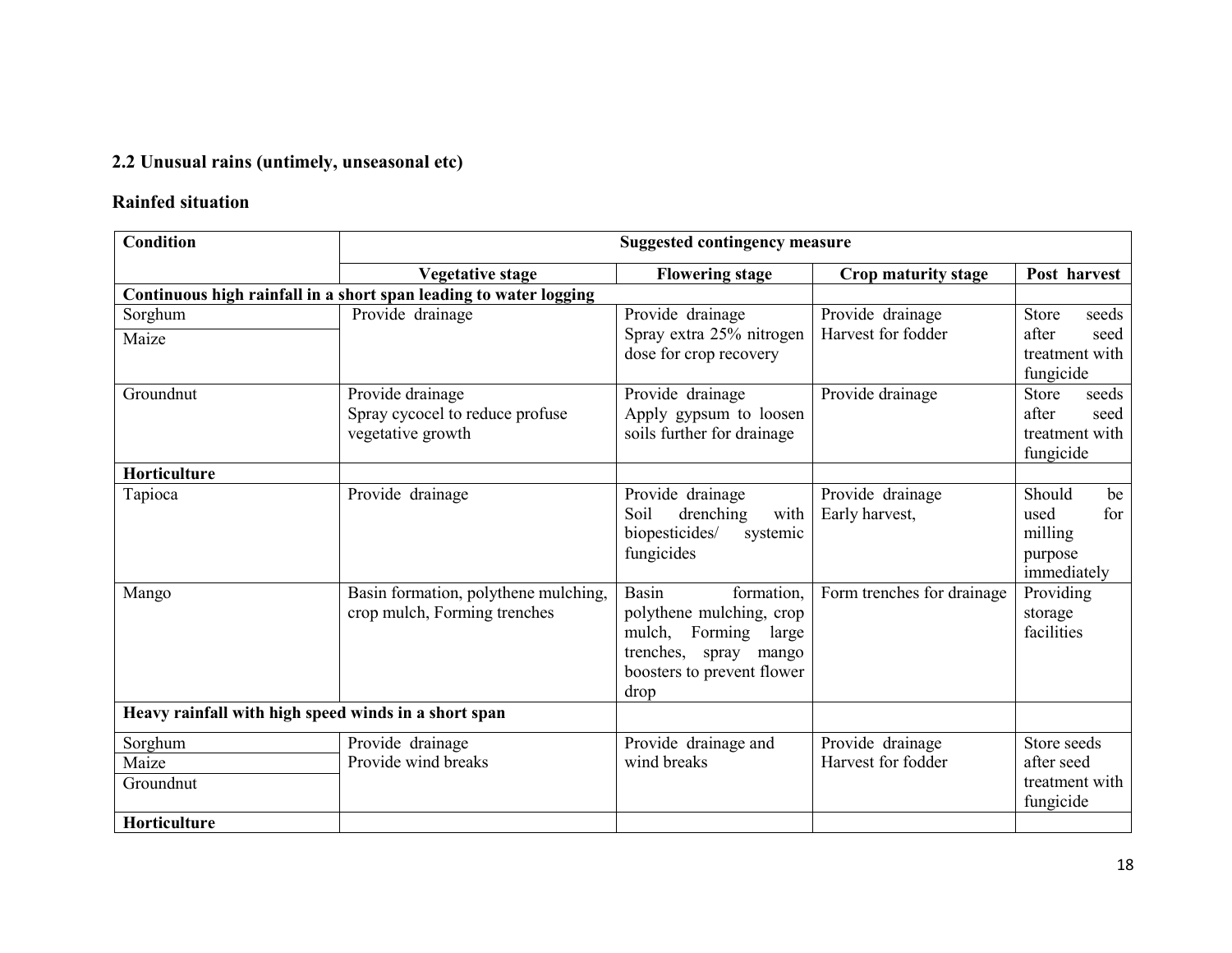| Tapioca | Provide drainage                     | Provide drainage           | Provide drainage           | Use the      |
|---------|--------------------------------------|----------------------------|----------------------------|--------------|
|         |                                      | Soil drenching with bio-   | Early harvest at           | produce for  |
|         |                                      | pesticides / systemic      | physiological maturity     | starch       |
|         |                                      | fungicide                  |                            | preparation/ |
|         |                                      |                            |                            | consumption  |
|         |                                      |                            |                            | purpose      |
| Mango   | Basin formation, polythene mulching, | Basin formation,           | Form trenches for drainage | Providing    |
|         | crop mulch, Forming trenches         | polythene mulching, crop   |                            | storage      |
|         |                                      | mulch, Forming large       |                            | facilities   |
|         |                                      | trenches, spray mango      |                            |              |
|         |                                      | boosters to prevent flower |                            |              |
|         |                                      | drop                       |                            |              |

### Irrigated situation

| <b>Condition</b> | <b>Suggested contingency measure</b>                                     |                                                                                      |                                                    |                                                                                              |  |
|------------------|--------------------------------------------------------------------------|--------------------------------------------------------------------------------------|----------------------------------------------------|----------------------------------------------------------------------------------------------|--|
|                  | <b>Vegetative stage</b>                                                  | <b>Flowering stage</b>                                                               | Crop maturity stage                                | Post harvest                                                                                 |  |
|                  | Continuous high rainfall in a short span leading to water logging        |                                                                                      |                                                    |                                                                                              |  |
| Rice             | Provide drainage                                                         | Provide drainage, Spraying<br>of extra nitrogen dose and<br>micronutrients           | Provide drainage                                   | Store<br>produce<br>after<br>seed<br>treatment<br><sub>or</sub><br>early disposal of<br>rice |  |
| Groundnut        | Provide drainage<br>Spray cycocel to reduce profuse<br>vegetative growth | Provide drainage<br>Apply gypsum to loosen<br>soils further for drainage             | Provide drainage and<br>Early harvest              | Store seeds after<br>treatment<br>seed<br>with fungicide                                     |  |
| Horticulture     |                                                                          |                                                                                      |                                                    |                                                                                              |  |
| Tapioca          | Provide drainage                                                         | Provide drainage<br>Soil drenching with bio-<br>pesticides/<br>systemic<br>fungicide | Provide drainage<br>Early harvest,                 | Use the produce<br>starch<br>for<br>preparation/<br>consumption<br>purpose                   |  |
| Banana           | Provide drainage                                                         | Provide<br>drainage<br>and<br>spraying of banana sakthi                              | Provide drainage, early<br>Harvest as green banana | Provide<br>storage<br>packing<br>and                                                         |  |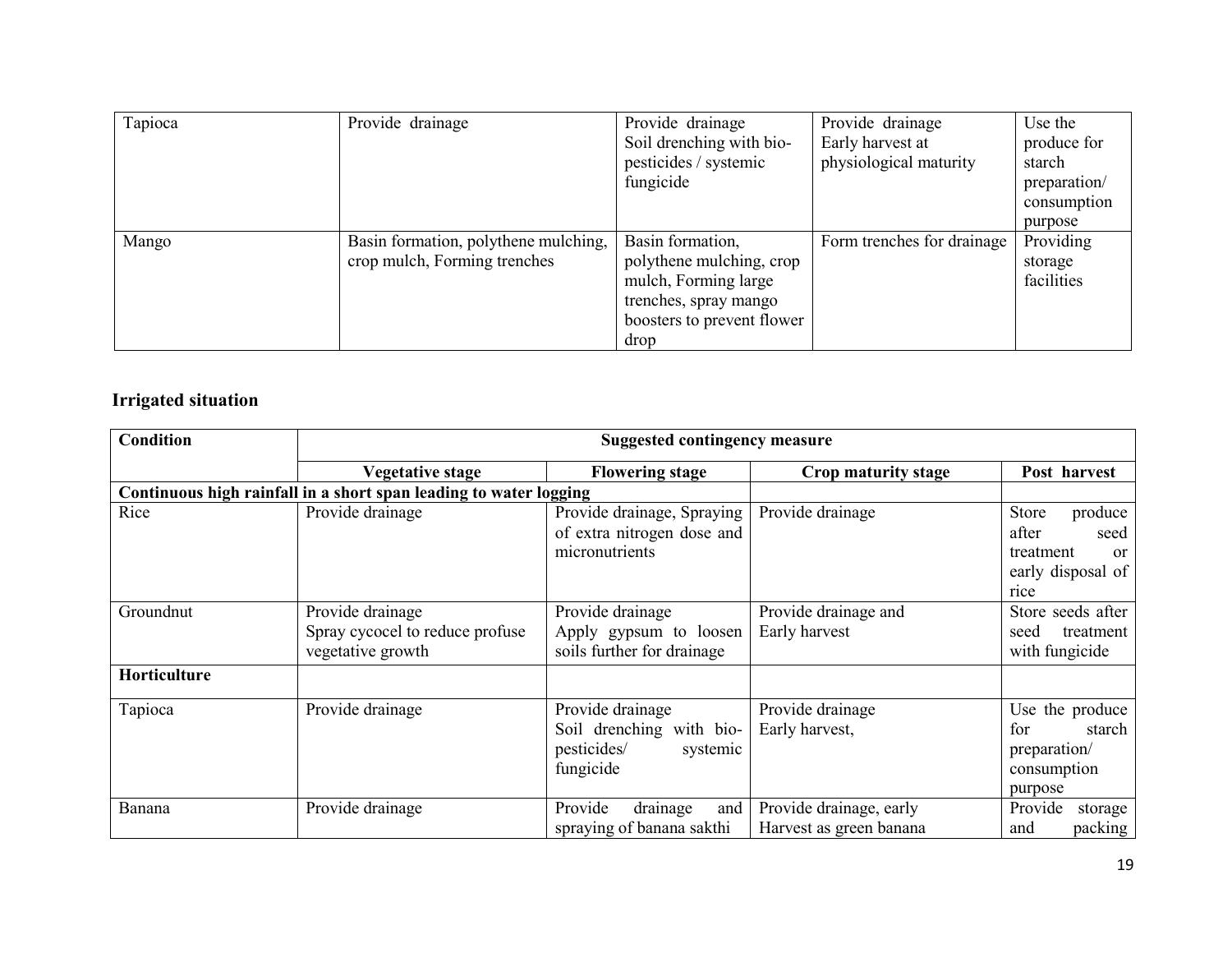|                     |                                                                          |                                                                                                                             | Harvesting for leaf purposes                                                            | facilities                                                                                   |
|---------------------|--------------------------------------------------------------------------|-----------------------------------------------------------------------------------------------------------------------------|-----------------------------------------------------------------------------------------|----------------------------------------------------------------------------------------------|
| Onion               | Provide drainage                                                         | Provide drainage<br>drenching<br>with<br>Soil<br>phytolon                                                                   | Provide drainage<br>Soil drenching with phytolon                                        | Bulb<br>treatment<br>before storage                                                          |
|                     | Heavy rainfall with high speed winds in a short span                     |                                                                                                                             |                                                                                         |                                                                                              |
| Rice                | Provide drainage                                                         | Provide drainage, Spraying<br>of extra nitrogen dose and<br>micronutrients                                                  | Provide drainage                                                                        | Store<br>produce<br>after<br>seed<br>treatment<br><sub>or</sub><br>early disposal of<br>rice |
| Groundnut           | Provide drainage<br>Spray cycocel to reduce profuse<br>vegetative growth | Provide drainage<br>Apply gypsum to loosen<br>soils further for drainage                                                    | Provide drainage and<br>Early harvest                                                   | Store seeds after<br>treatment<br>seed<br>with fungicide                                     |
| <b>Horticulture</b> |                                                                          |                                                                                                                             |                                                                                         |                                                                                              |
| Tapioca             | Provide drainage                                                         | Provide drainage<br>Soil drenching with bio<br>pesticides/<br>systemic<br>fungicide                                         | Provide drainage<br>Early harvest,                                                      | Use the produce<br>for<br>starch<br>preparation/<br>consumption<br>purpose                   |
| Banana              | Provide drainage and wind belts                                          | Propping with poles, wind<br>breaks, closer planting of<br>crops<br>Provide<br>drainage<br>and<br>spraying of banana sakthi | Propping with poles, wind breaks,<br>Provide drainage, early<br>harvest as green banana | Provide<br>storage<br>packing<br>and<br>facilities                                           |
| Onion               | Provide drainage                                                         | Provide drainage<br>Soil<br>drenching<br>with<br>phytolon                                                                   | Provide drainage<br>Soil drenching with phytolon                                        | Bulb<br>treatment<br>before storage                                                          |

| Outbreak of pests and diseases due to unseasonal rains |                                             |                                       |  |
|--------------------------------------------------------|---------------------------------------------|---------------------------------------|--|
| Rice                                                   | Leaf folder - Chlorpyriphos   Sheath blight |                                       |  |
| Sorghum                                                |                                             | Smut, rust, leaf spot – Bavistin/ COC |  |
| Maize                                                  |                                             |                                       |  |
| Groundnut                                              | Leaf spot                                   | Bud necrosis (Coc)                    |  |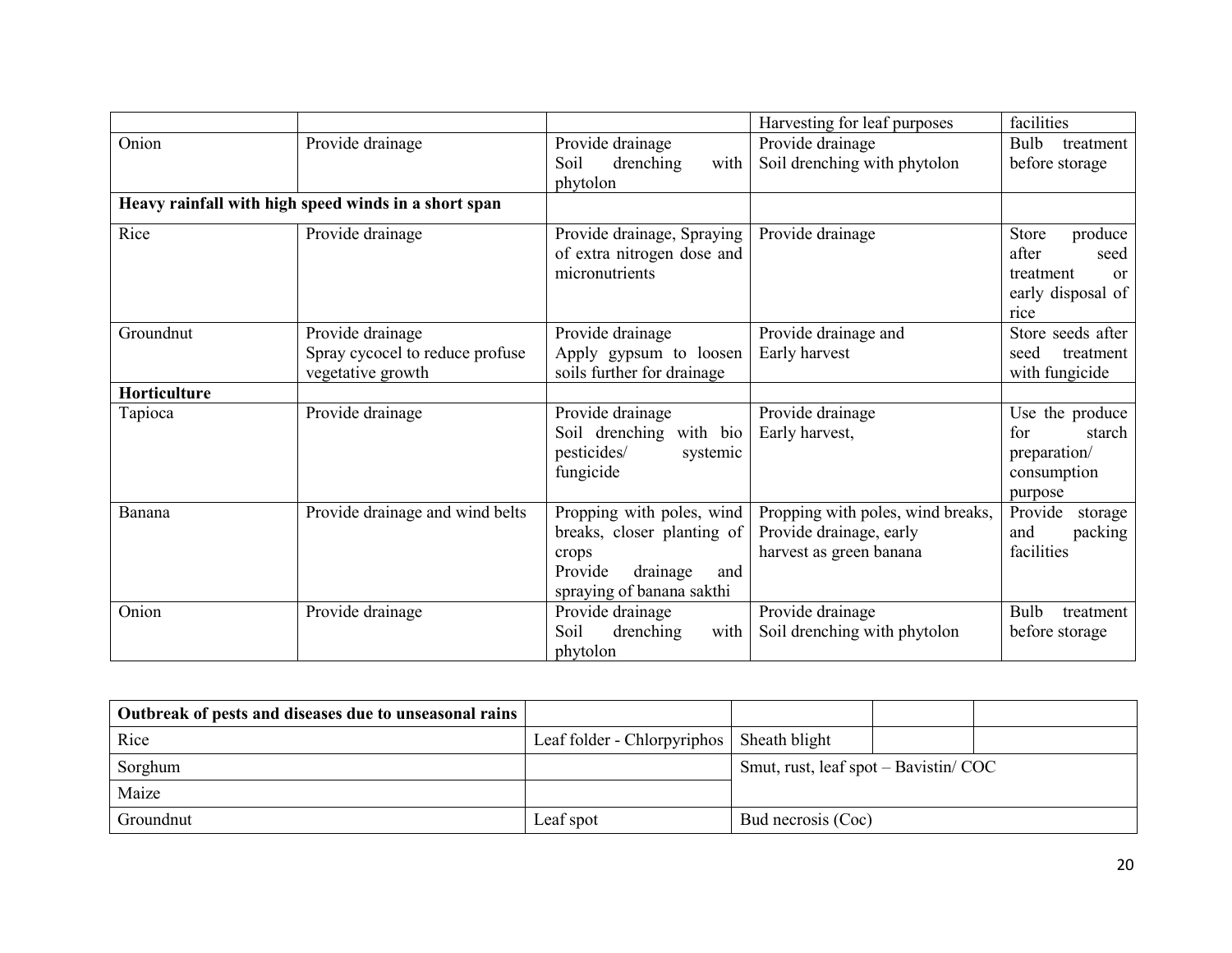| Horticulture |                |  |  |
|--------------|----------------|--|--|
| Tapioca      |                |  |  |
| Mango        |                |  |  |
| Banana       |                |  |  |
| Onion        | Onion root rot |  |  |

#### 2.3 Floods

| <b>Condition</b>                               | <b>Suggested contingency measure</b> |                                                                                                                                              |                                                                                                             |                                                                                                                                              |  |
|------------------------------------------------|--------------------------------------|----------------------------------------------------------------------------------------------------------------------------------------------|-------------------------------------------------------------------------------------------------------------|----------------------------------------------------------------------------------------------------------------------------------------------|--|
| Transient water logging/<br>partial inundation | Seedling / nursery<br>stage          | <b>Vegetative stage</b>                                                                                                                      | <b>Reproductive stage</b>                                                                                   | At harvest                                                                                                                                   |  |
| Rice                                           | Provide drainage                     | Provide drainage,                                                                                                                            | Provide drainage,                                                                                           | Provide drainage,                                                                                                                            |  |
| Sorghum                                        |                                      | Spray 1% urea                                                                                                                                |                                                                                                             | Provide drainage, Early harvest and use it for fodder                                                                                        |  |
| Groundnut                                      |                                      | Provide drainage                                                                                                                             | Provide drainage,<br>harvest ealier                                                                         | Provide drainage                                                                                                                             |  |
| Horticulture                                   |                                      |                                                                                                                                              |                                                                                                             |                                                                                                                                              |  |
| Tapioca                                        | Provide drainage                     | Provide drainage<br>Soil drenching<br>with bio<br>pesticides/<br>systemic<br>fungicide                                                       | Provide drainage<br>Early harvest,                                                                          | Use the produce for starch<br>preparation/<br>consumption<br>purpose                                                                         |  |
| Mango                                          | Provide drainage                     | Basin formation, polythene<br>mulching,<br>mulch,<br>crop<br>Forming<br>large<br>trenches,<br>spray mango boosters to<br>prevent flower drop | Form<br>trenches<br>for<br>drainage<br>Early harvest and using<br>1t<br>for household purposes              | Basin<br>formation,<br>polythene<br>mulching,<br>mulch,<br>crop<br>Forming large trenches, spray<br>mango boosters to prevent<br>flower drop |  |
| Banana                                         | Provide drainage                     | Provide<br>drainage<br>and<br>spraying of banana sakthi                                                                                      | Provide drainage, early<br>Harvest<br>as<br>green<br>banana<br>for<br>leaf<br><b>Harvesting</b><br>purposes | Provide storage and packing<br>facilities                                                                                                    |  |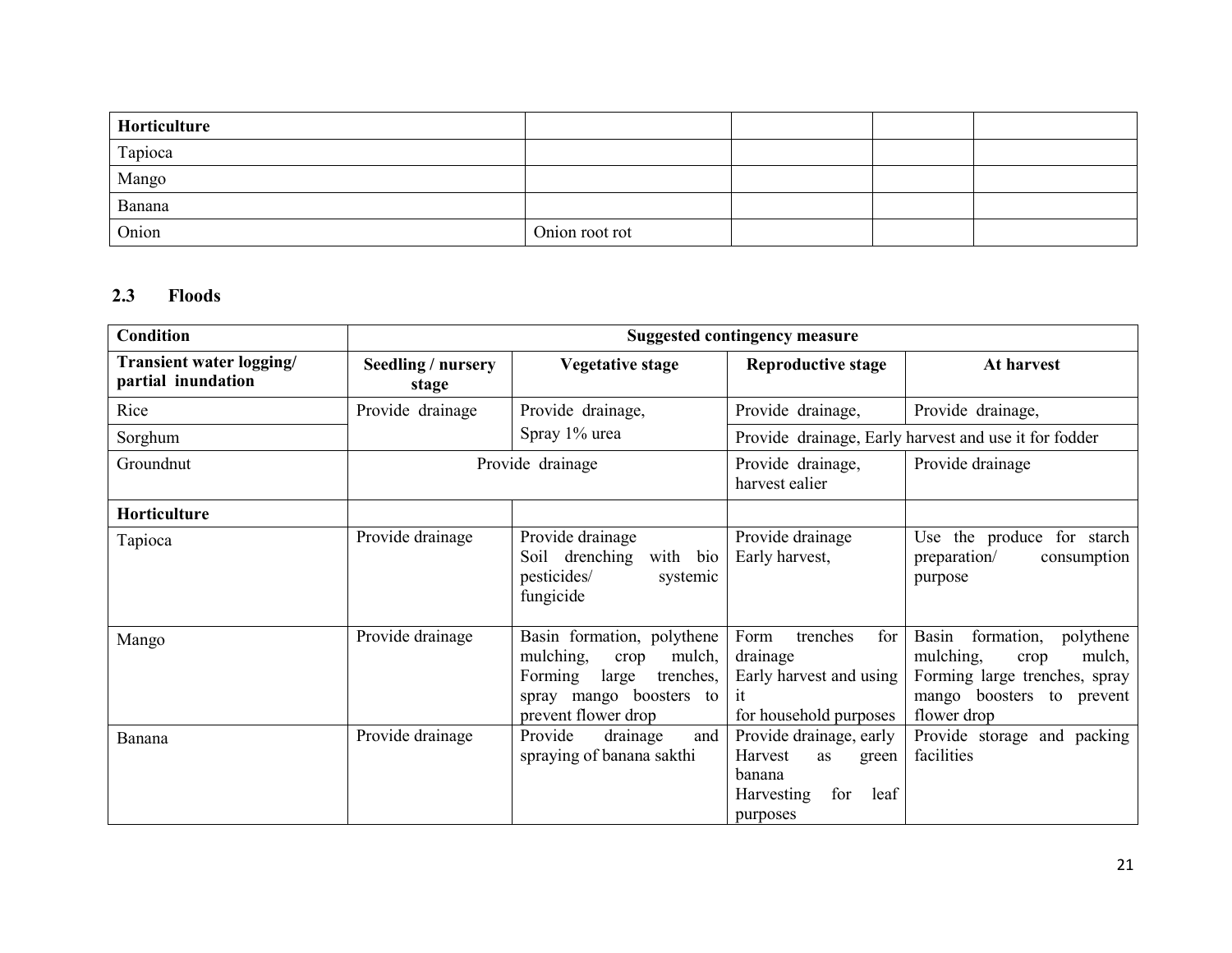| Onion                                       | Provide drainage | Provide drainage<br>Soil drenching with<br>phytolon       | Provide drainage<br>Soil drenching with<br>phytolon                                                                | Bulb treatment before storage             |  |  |
|---------------------------------------------|------------------|-----------------------------------------------------------|--------------------------------------------------------------------------------------------------------------------|-------------------------------------------|--|--|
| Continuous submergence for more than 2 days |                  |                                                           |                                                                                                                    |                                           |  |  |
| Rice                                        | Provide drainage | Provide drainage,                                         | Provide drainage,                                                                                                  | Provide drainage,                         |  |  |
| Sorghum                                     |                  | Spray 1% urea                                             | Provide drainage,                                                                                                  | Provide drainage,                         |  |  |
| Maize                                       |                  |                                                           | Early harvest and use it<br>for fodder                                                                             | Early harvest and use for<br>fodder       |  |  |
| Groundnut                                   |                  | Provide drainage                                          | Provide<br>drainage,<br>harvest earlier                                                                            | Provide drainage                          |  |  |
| <b>Horticulture</b>                         |                  |                                                           |                                                                                                                    |                                           |  |  |
| Tapioca                                     | Provide drainage |                                                           | Provide drainage<br>Soil drenching with<br>biopesticides/ systemic<br>fungicide                                    | Provide drainage<br>Early harvest         |  |  |
| Banana                                      | Provide drainage | Provide<br>drainage<br>and<br>spraying of banana sakthi   | Provide drainage, early<br><b>Harvest</b><br>as<br>green<br>banana<br><b>Harvesting</b><br>for<br>leaf<br>purposes | Provide storage and packing<br>facilities |  |  |
| Onion                                       | Provide drainage | Provide drainage<br>Soil<br>drenching<br>with<br>phytolon | Provide drainage<br>Soil drenching with<br>phytolon                                                                | Bulb treatment before storage             |  |  |
| Sea water intrusion                         |                  | Not applicable                                            |                                                                                                                    |                                           |  |  |

## 2.4 Extreme events: Heat wave / Cold wave/Frost/ Hailstorm /Cyclone -NA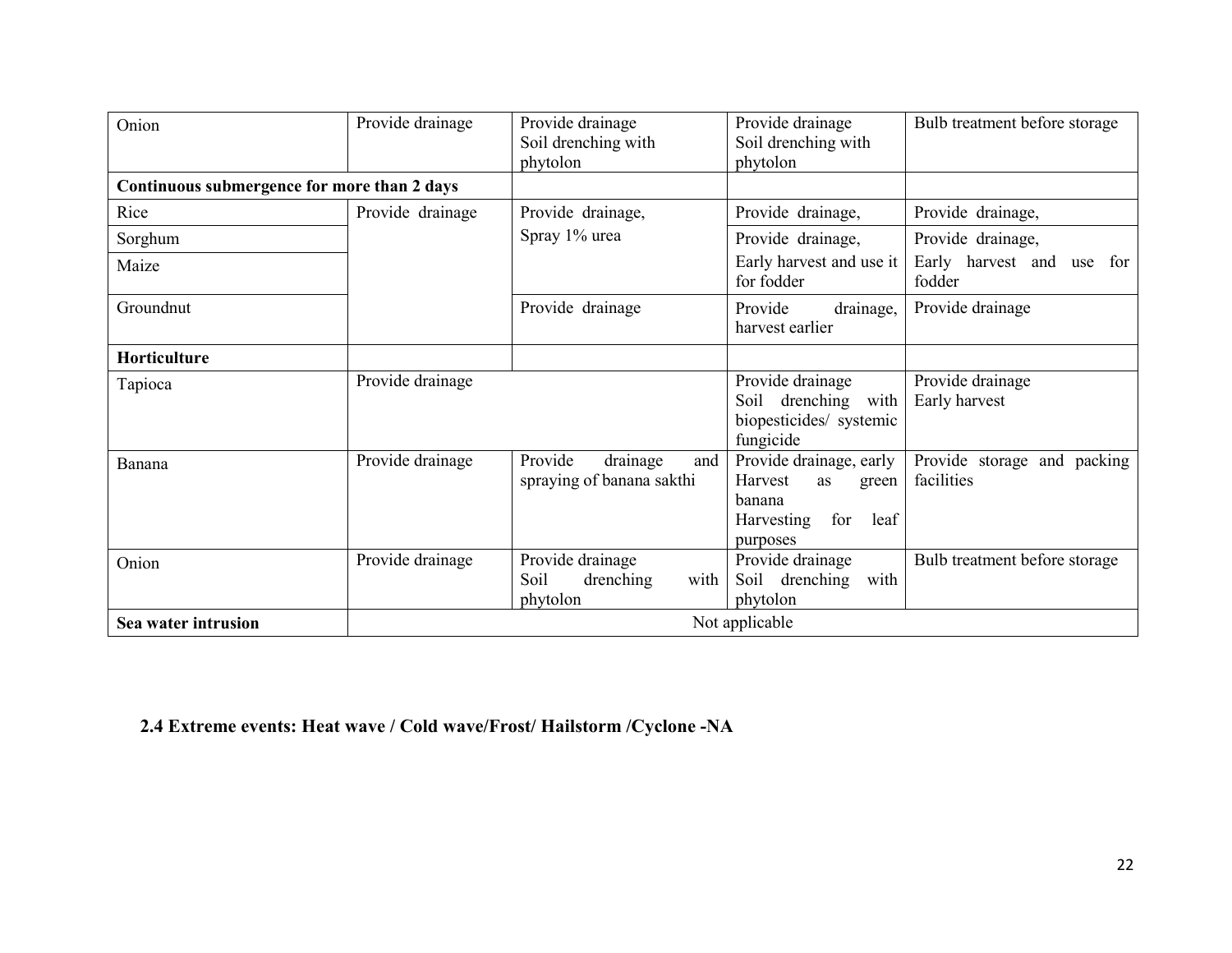#### 2.5 Contingent strategies for Livestock, Poultry & Fisheries

#### 2.5.1 Livestock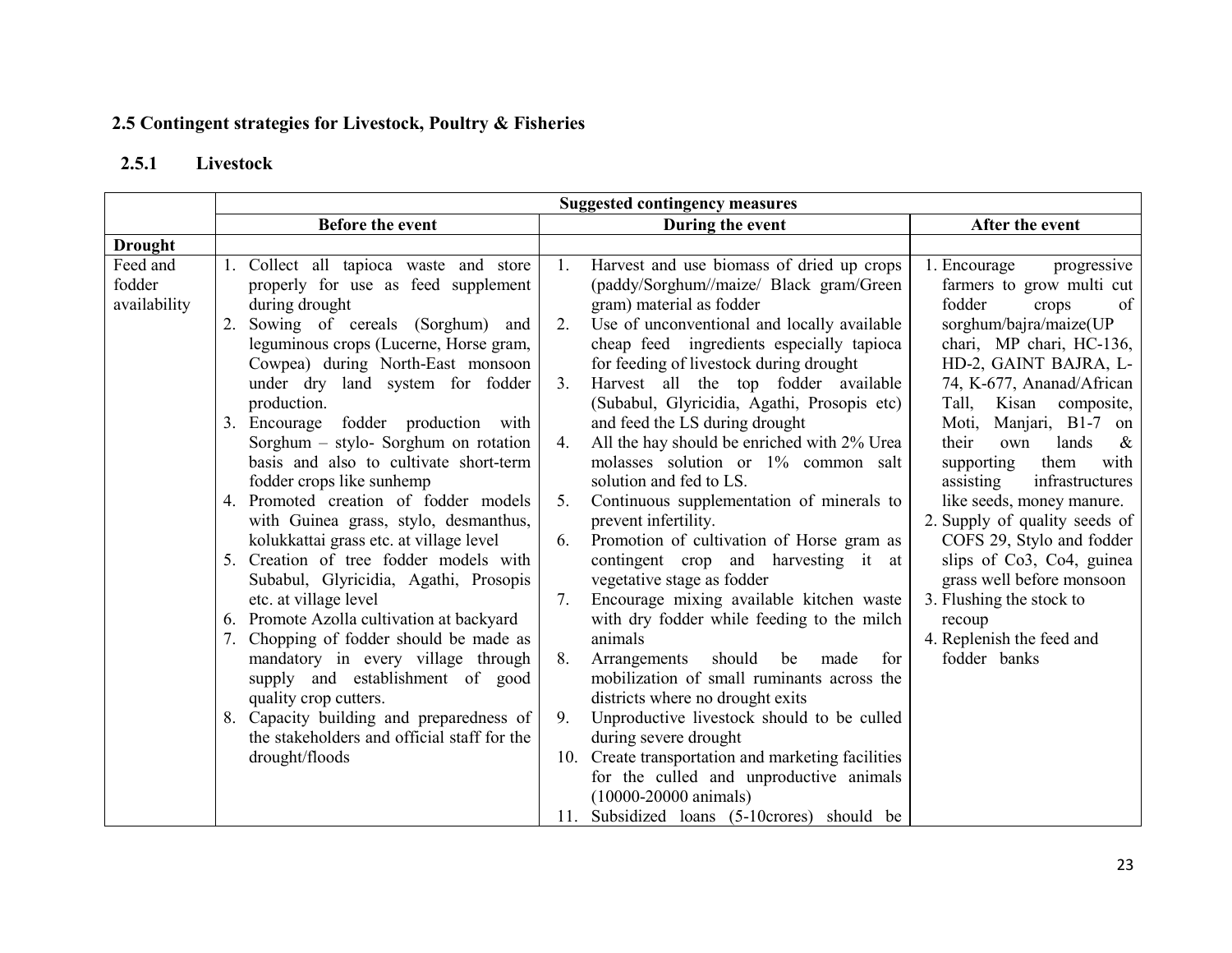|                                     |                                                                                                                                                                                                                                                                                                                                                                                                                                                                                                                                                               | provided to the livestock keepers                                                                                                                                                                                                                                                                                                                                                                                                                                            |                                                                                                                                                                                                                                                                                                                                                                                         |
|-------------------------------------|---------------------------------------------------------------------------------------------------------------------------------------------------------------------------------------------------------------------------------------------------------------------------------------------------------------------------------------------------------------------------------------------------------------------------------------------------------------------------------------------------------------------------------------------------------------|------------------------------------------------------------------------------------------------------------------------------------------------------------------------------------------------------------------------------------------------------------------------------------------------------------------------------------------------------------------------------------------------------------------------------------------------------------------------------|-----------------------------------------------------------------------------------------------------------------------------------------------------------------------------------------------------------------------------------------------------------------------------------------------------------------------------------------------------------------------------------------|
| Drinking<br>water                   | 1. Adopt various water conservation<br>methods at village level to improve the<br>ground water level for adequate water<br>supply.<br>2. Identification of water resources<br>3. Desilting of ponds<br>4. Rain water harvesting and create water<br>bodies/watering points (when water is<br>scarce use only as drinking water for<br>animals)<br>5. Construction of drinking water tanks in<br>herding places/village junctions/relief<br>camp locations<br>6. Community drinking water trough can<br>be arranged in shandies /community<br>grazing areas    | 1. Adequate supply of drinking water.<br>2. Restrict wallowing of animals in water<br>bodies/resources<br>3. Daily basis.                                                                                                                                                                                                                                                                                                                                                    | 1. Watershed<br>management<br>shall<br>practices<br>be<br>promoted to conserve the<br>rainwater. Bleach $(0.1\%)$<br>drinking water / water<br>sources<br>2. Provide<br>clean drinking<br>water                                                                                                                                                                                         |
| Health and<br>disease<br>management | 1. Procure and stock emergency medicines<br>vaccines for important endemic<br>and<br>diseases of the area<br>2. All the stock must be immunized for<br>endemic diseases of the area<br>3. Surveillance and disease monitoring<br>network to be established at Joint<br>Director (Animal Husbandry) office in<br>the district<br>4. Adequate refreshment<br>training<br>on<br>draught management to be<br>given to<br>VAS, Jr.VAS, LI with regard to health<br>& management measures.<br>5. Procure and stock multivitamins & area<br>specific mineral mixture | Carryout deworming to all animals entering<br>1.<br>into relief camps<br>Identification and quarantine of sick animals<br><b>Constitution of Rapid Action Veterinary</b><br>Force<br>4. Performing ring vaccination (8 km radius) in<br>case of any outbreak<br>Restricting movement of livestock in case of<br>5.<br>any epidemic<br>6. Rescue of sick and injured animals and their<br>treatment<br>7. Organize with community, daily lifting of<br>dung from relief camps | 1. Keep close surveillance on<br>disease outbreak.<br>Undertake the vaccination<br>2.<br>depending on need<br>3. Keep the animal houses<br>clean<br>and<br>spray<br>disinfectants<br>Farmers<br>should<br>advised<br>be<br>to<br>breed their milch animals<br>during July-September so<br>the<br>peak<br>milk<br>that<br>production<br>does<br>not<br>with<br>coincide<br>mid<br>summer |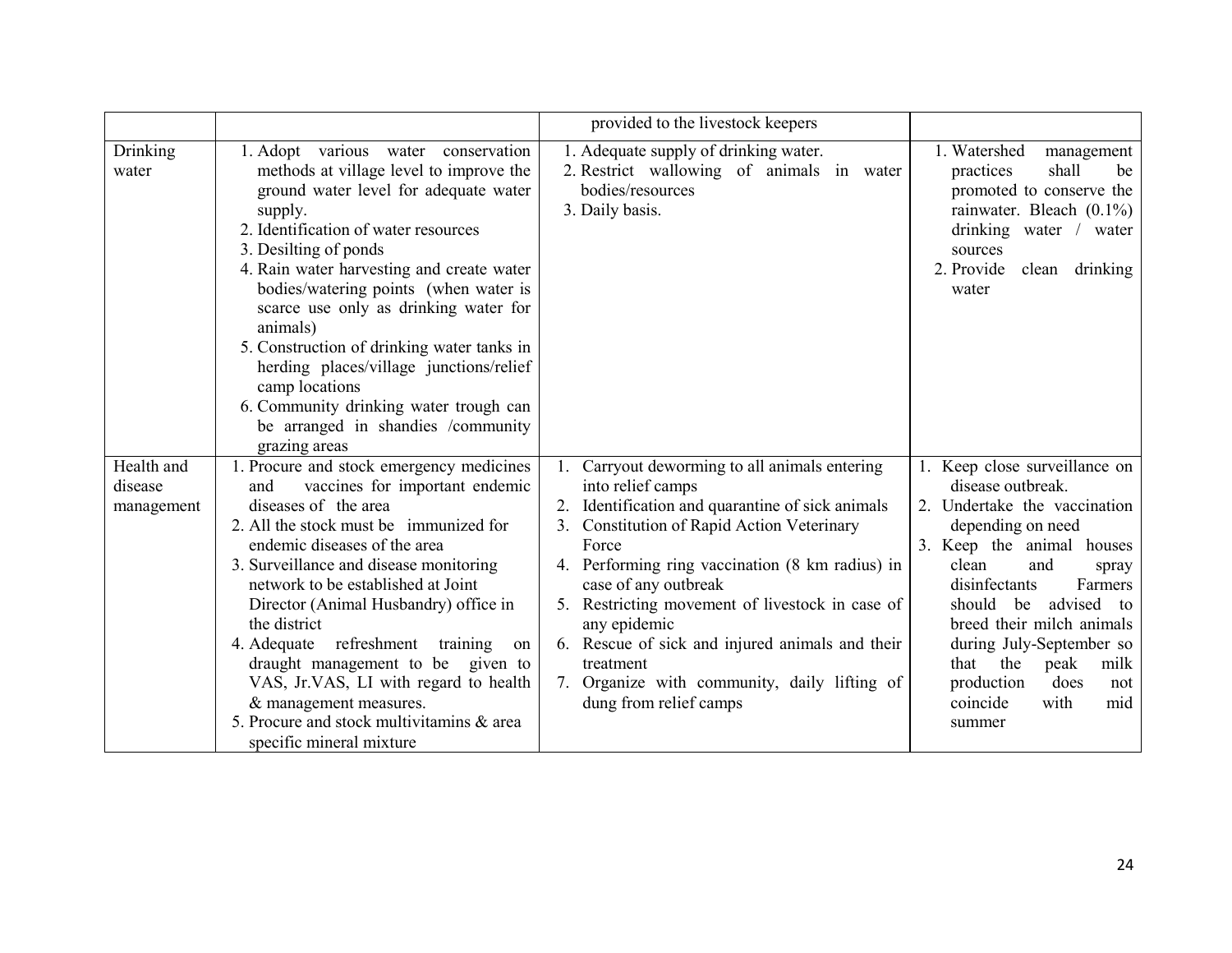| <b>Floods</b>    | 1. In case of early forewarning (EFW),                           | 1. Transportation of animals to elevated areas   | 1. Repair of animal shed                            |
|------------------|------------------------------------------------------------------|--------------------------------------------------|-----------------------------------------------------|
|                  | harvest all the crops (Paddy/groundnut/                          | 2. Proper hygiene and sanitation of the animal   | 2. Bring back the animals to                        |
|                  | Greengram/ Blackgram/ Horsegram                                  | shed                                             | the shed                                            |
|                  | (etc.) that can be useful as feed/fodder in                      | 3. In severe storms, un-tether or let loose the  | 3. Cleaning and disinfection                        |
|                  | future (store properly)                                          | animals                                          | of the shed                                         |
|                  | 2. Keeping sufficient of dry fodder to                           | 4. Use of unconventional and locally available   | 4. Bleach $(0.1\%)$ drinking                        |
|                  | transport to the flood affected villages                         | cheap feed ingredients for feeding of livestock. | water / water sources                               |
|                  | 3. Don't allow the animals for grazing if                        | 5. Avoid soaked and mould infected feeds /       | 5. Encouraging farmers to                           |
|                  | severe floods are forewarned                                     | fodders to livestock                             | cultivate                                           |
|                  | 4. Keep stock of bleaching powder and                            | 6. Emergency outlet establishment for required   | 6. Short-term fodder crops                          |
|                  | lime                                                             | medicines or feed in each village                | like sunhemp.                                       |
|                  | 5. Carry out Butax spray for control of                          | 7. Spraying of fly repellants in animal sheds    | 7. Deworming with broad                             |
|                  | external parasites                                               |                                                  | spectrum dewormers                                  |
|                  | 6. Identify the Clinical staff and trained                       |                                                  | 8. Proper disposable of the                         |
|                  | paravets and indent for their services as                        |                                                  | dead animals / carcasses by                         |
|                  | per schedules                                                    |                                                  | burning / deep burying $(4-8)$                      |
|                  | 7. Identify the volunteers who can serve in<br>need of emergency |                                                  | feet) with lime powder<br>(1kg for small ruminants) |
|                  | 8. Arrangement for transportation of                             |                                                  | 5kg<br>for<br>and<br>large                          |
|                  | animals from low lying area to safer                             |                                                  | ruminants) in pit                                   |
|                  | places and also for rescue animal health                         |                                                  | 9. Drying the harvested crop                        |
|                  | workers to get involve in rescue                                 |                                                  | material and proper storage                         |
|                  | operations                                                       |                                                  | for use as fodder.                                  |
| Cyclone          | <b>NA</b>                                                        |                                                  |                                                     |
| <b>Heat wave</b> | <b>NA</b>                                                        |                                                  |                                                     |
| and cold         |                                                                  |                                                  |                                                     |
| wave             |                                                                  |                                                  |                                                     |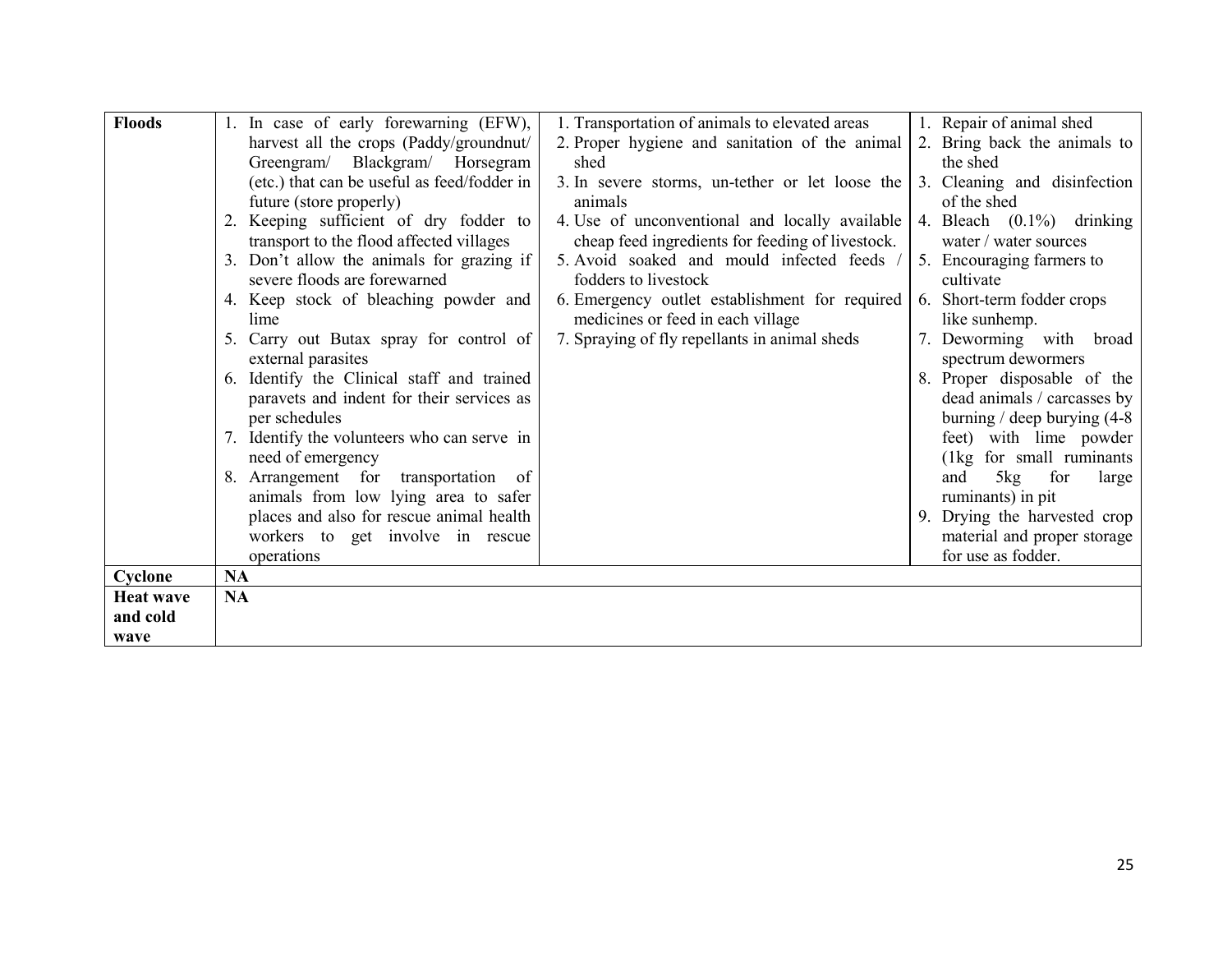## 2.5.2 Poultry

|                               | <b>Suggested contingency measures</b>                                                                                                                                       |                                                                                                                                                                                                                                      |                                                                                                                                                                                                                                              |
|-------------------------------|-----------------------------------------------------------------------------------------------------------------------------------------------------------------------------|--------------------------------------------------------------------------------------------------------------------------------------------------------------------------------------------------------------------------------------|----------------------------------------------------------------------------------------------------------------------------------------------------------------------------------------------------------------------------------------------|
|                               | <b>Before the event</b>                                                                                                                                                     | During the event                                                                                                                                                                                                                     | After the event                                                                                                                                                                                                                              |
|                               |                                                                                                                                                                             | <b>Drought</b>                                                                                                                                                                                                                       |                                                                                                                                                                                                                                              |
| Shortage of feed ingredients  | Storing of house hold grain<br>like maize, broken rice etc, in<br>to use as feed in case of<br>severe drought                                                               | Supplementation only for productive<br>birds with house hold grain<br>Supplementation of shell grit (calcium)<br>for laying birds<br>Culling of weak birds                                                                           | Supplementation to all survived<br>birds                                                                                                                                                                                                     |
| Drinking water                |                                                                                                                                                                             | Use water sanitizers or offer cool<br>hygienic drinking water                                                                                                                                                                        |                                                                                                                                                                                                                                              |
| Health and disease management | Culling of sick birds.<br>Deworming and vaccination<br>against RD and fowl pox                                                                                              | Mixing of Vit. A, D, E, K and B-complex<br>including vit C in drinking water (5ml in<br>one liter water)                                                                                                                             | Hygienic<br>and<br>sanitation<br>of<br>poultry house<br>Disposal of dead birds by<br>burning / burying with lime<br>powder in pit                                                                                                            |
| <b>Floods</b>                 |                                                                                                                                                                             |                                                                                                                                                                                                                                      |                                                                                                                                                                                                                                              |
| Shortage of feed ingredients  | In case of early forewarning<br>of floods, shift the birds to<br>safer place<br>Storing of house hold grain<br>like maize, broken rice, bajra<br>etc,                       | Use stored feed as supplement<br>Don't allow for scavenging<br>Culling of weak birds                                                                                                                                                 | Routine practices are followed<br>Deworming<br>and vaccination<br>against RD                                                                                                                                                                 |
| Drinking water                |                                                                                                                                                                             | Use water sanitizers or offer cool<br>hygienic drinking water                                                                                                                                                                        |                                                                                                                                                                                                                                              |
| Health and disease management | of EFW,<br>add<br>In<br>case<br>antibiotic<br>powder<br>(Teramycin/Ampicilline/<br>Ampiclox etc., 10g in one<br>litre) in drinking water to<br>prevent any disease outbreak | Prevent water logging surrounding the<br>sheds through proper drainage facility<br>Assure supply of electricity by generator<br>or solar energy or biogas<br>Sprinkle lime powder to prevent<br>ammonia accumulation due to dampness | Sanitation of poultry house<br>Treatment of affected birds<br>Disposal of dead birds<br>by<br>burning / burying with line<br>powder in pit<br>Disposal of poultry manure to<br>prevent protozoal problem<br>Supplementation of coccidiostats |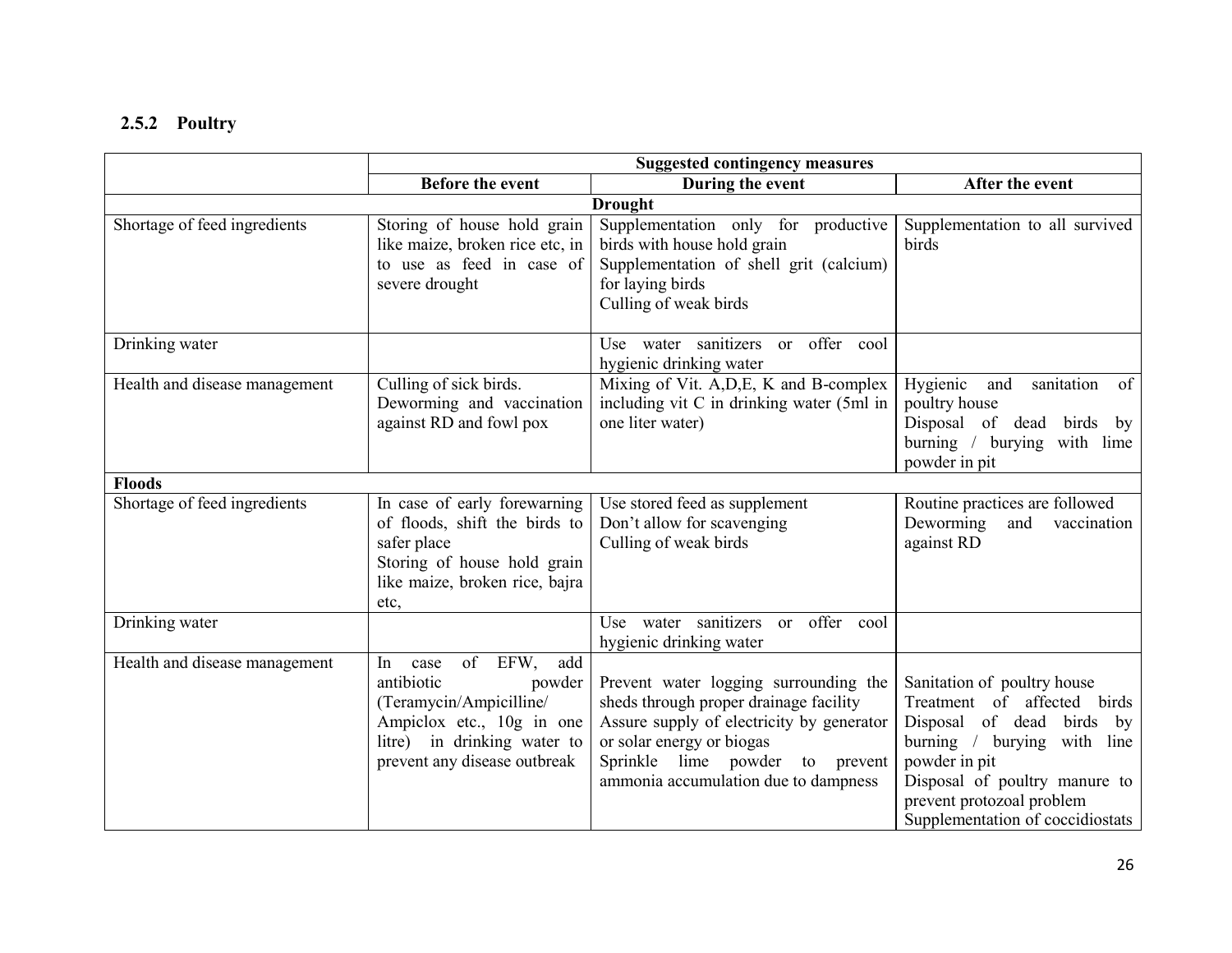|                         |                  | $\sim$<br>in feed<br>Vaccination against RD |
|-------------------------|------------------|---------------------------------------------|
| Cyclone                 | NA               |                                             |
| Heat wave and cold wave | <b>B</b> T<br>NA |                                             |

## 2.5.3 Fisheries/ Aquaculture

|                                                                         | <b>Suggested contingency measures</b>                                                          |                                                                                                                                                                                                             |                                                                                                                        |
|-------------------------------------------------------------------------|------------------------------------------------------------------------------------------------|-------------------------------------------------------------------------------------------------------------------------------------------------------------------------------------------------------------|------------------------------------------------------------------------------------------------------------------------|
|                                                                         | Before the event                                                                               | During the event                                                                                                                                                                                            | After the event                                                                                                        |
| 1) Drought                                                              |                                                                                                |                                                                                                                                                                                                             |                                                                                                                        |
| A. Capture                                                              |                                                                                                |                                                                                                                                                                                                             | $\blacksquare$                                                                                                         |
| Marine                                                                  |                                                                                                |                                                                                                                                                                                                             |                                                                                                                        |
| Inland                                                                  |                                                                                                |                                                                                                                                                                                                             |                                                                                                                        |
| (i) Shallow water depth due to<br>insufficient rains/inflow             | • Harvesting large individuals<br>• Increased Stocking-density<br>in<br>smaller/confined areas | • Harvesting large individuals<br>$\bullet$ Disposable<br>of<br>unwanted<br>excess stock<br>• Stocking of desirable/special<br>individuals in brood stock<br>ponds                                          | • Proper management of the local<br>environment                                                                        |
| (ii) Changes in water quality                                           | Negligible<br>changes<br>in<br>water<br>quality                                                | changes in water<br>Negligible<br>quality                                                                                                                                                                   | Negligible changes in water quality                                                                                    |
| <b>B.</b> Aquaculture                                                   |                                                                                                |                                                                                                                                                                                                             |                                                                                                                        |
| (i) Shallow water in ponds due to<br>insufficient rains/inflow          | • Harvesting of the stock                                                                      | • Harvesting of the stock<br>• Transferring of smaller fishes<br>artificial<br>ponds<br>(if<br>to<br>available) for tiding over the<br>drought                                                              | • Steps to improve the quality of<br>fishes,<br>feed<br>stocked<br>via<br>quality<br>management<br>water<br>management |
| (ii) Impact of salt load build up in<br>ponds / change in water quality | • Harvesting of the stock                                                                      | • Harvesting of the stock<br>• Transferring of smaller fishes<br>artificial<br>ponds<br>(ii<br>to<br>available) for tiding over the<br>drought with water from other<br>source (less hardness)<br>$\bullet$ | • Steps to improve the quality of<br>fishes,<br>feed<br>stocked<br>via<br>quality<br>management<br>water<br>management |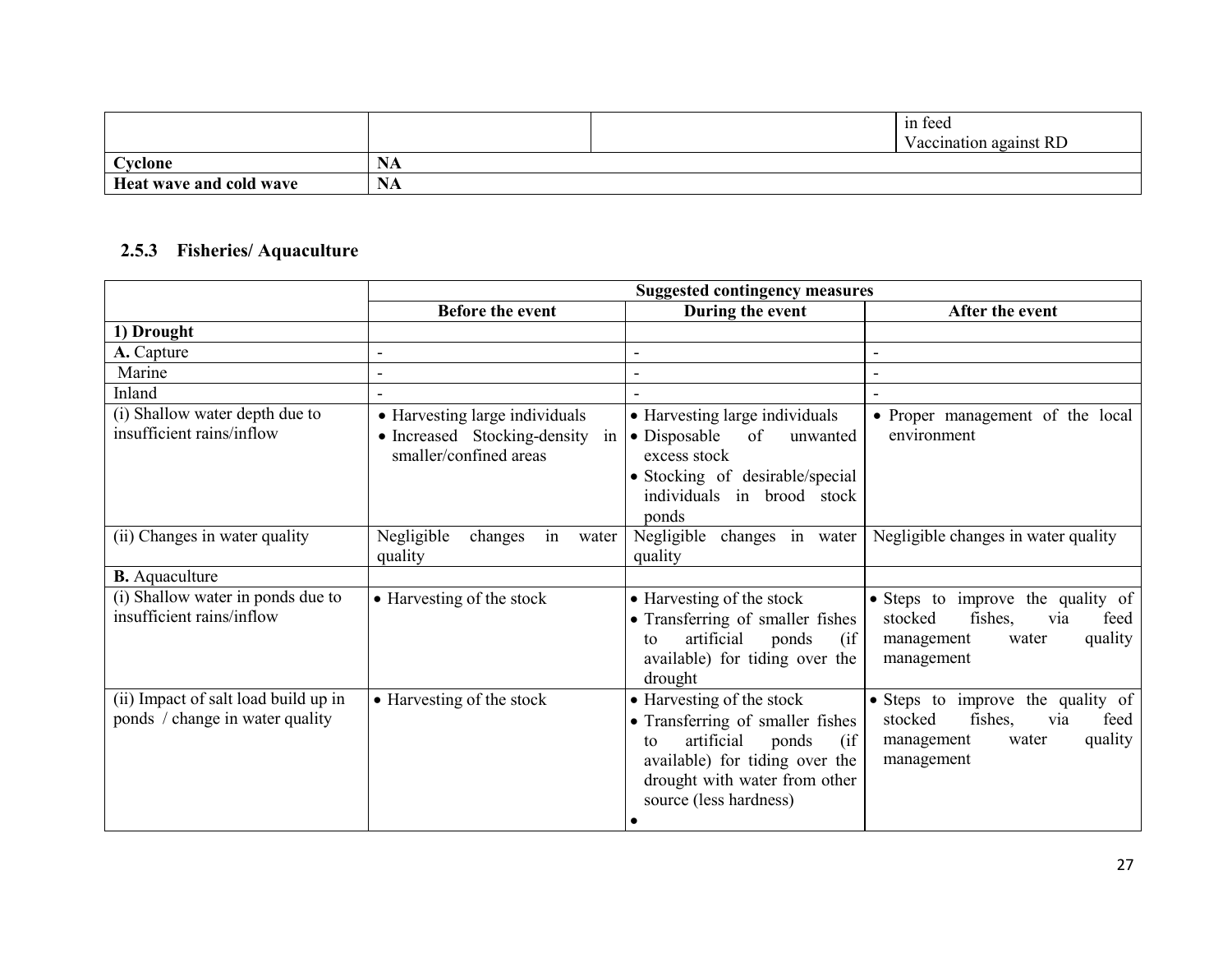| 2) Floods                                                  |                                                                                                                                                                                                     |                                                                                                                                                                           |                                                                                     |
|------------------------------------------------------------|-----------------------------------------------------------------------------------------------------------------------------------------------------------------------------------------------------|---------------------------------------------------------------------------------------------------------------------------------------------------------------------------|-------------------------------------------------------------------------------------|
| A. Capture                                                 | $\blacksquare$                                                                                                                                                                                      | $\blacksquare$                                                                                                                                                            |                                                                                     |
| Marine                                                     |                                                                                                                                                                                                     | $\blacksquare$                                                                                                                                                            |                                                                                     |
| Inland                                                     | fencing<br>• Proper<br>to<br>prevent<br>escaping of fishes<br>• Increasing bundh height and<br>improve bundh strength<br>• Improve land drainage to allow<br>easy and quick flow of flood<br>waters | $\bullet$ In<br>conditions,<br>extreme<br>controlled draining of flooded<br>ponds<br>$\bullet$ Thinning<br>of<br>stock<br>by<br>harvesting<br>of<br>larger<br>individuals | • Repair damaged bundhs<br>• Collect and preserve existing stock                    |
| (i) Average compensation paid due<br>to loss of human life | $\overline{a}$                                                                                                                                                                                      |                                                                                                                                                                           |                                                                                     |
| (ii) No. of boats / nets/damaged                           | $\sim$                                                                                                                                                                                              |                                                                                                                                                                           |                                                                                     |
| (iii) No. of houses damaged                                | $\overline{\phantom{a}}$                                                                                                                                                                            |                                                                                                                                                                           |                                                                                     |
| (iv) Loss of stock                                         |                                                                                                                                                                                                     |                                                                                                                                                                           |                                                                                     |
| (v) Changes in water quality                               | • Negligible changes                                                                                                                                                                                | $\bullet$ Flood<br>water<br>can<br>increased<br>parasites,<br>and<br>repair/correct<br>turbidity<br>$\equiv$<br>drainage to improve quick<br>drainage of flood waters     | bring $\bullet$ Turbid waters may be flushed off<br>with fresh bore well/well water |
| (vi) Health and diseases                                   |                                                                                                                                                                                                     |                                                                                                                                                                           | $\sim$                                                                              |
| <b>B.</b> Aquaculture                                      |                                                                                                                                                                                                     |                                                                                                                                                                           |                                                                                     |
| (i) Inundation with flood water                            | fencing<br>• Proper<br>to<br>prevent<br>escaping of fishes<br>• Increasing bundh height and<br>improve bundh strength<br>• Improve land drainage to allow<br>easy and quick flow of flood<br>waters | conditions,<br>$\bullet$ In<br>extreme<br>controlled draining of flooded<br>ponds<br>$\bullet$ Thinning<br>of<br>stock<br>by<br>harvesting<br>of<br>larger<br>individuals | • Repair damaged bundhs<br>• Collect and preserve existing stock                    |
| (ii) Water continuation and changes<br>in water quality    | • Negligible changes                                                                                                                                                                                | • Water can become turbid due<br>to flood waters, reduce stock<br>to prevent mortality                                                                                    | • Flushing of pond water with bore-<br>well water to improve water<br>quality       |
| (iii) Health and diseases                                  |                                                                                                                                                                                                     |                                                                                                                                                                           |                                                                                     |
| (iv) Loss of stock and inputs (feed,<br>chemicals etc)     | • Negligible changes                                                                                                                                                                                | • Harvesting of stock<br>• Shift reserve of brood stock to                                                                                                                | • Selling remaining stock and<br>inundated equipment immediately                    |